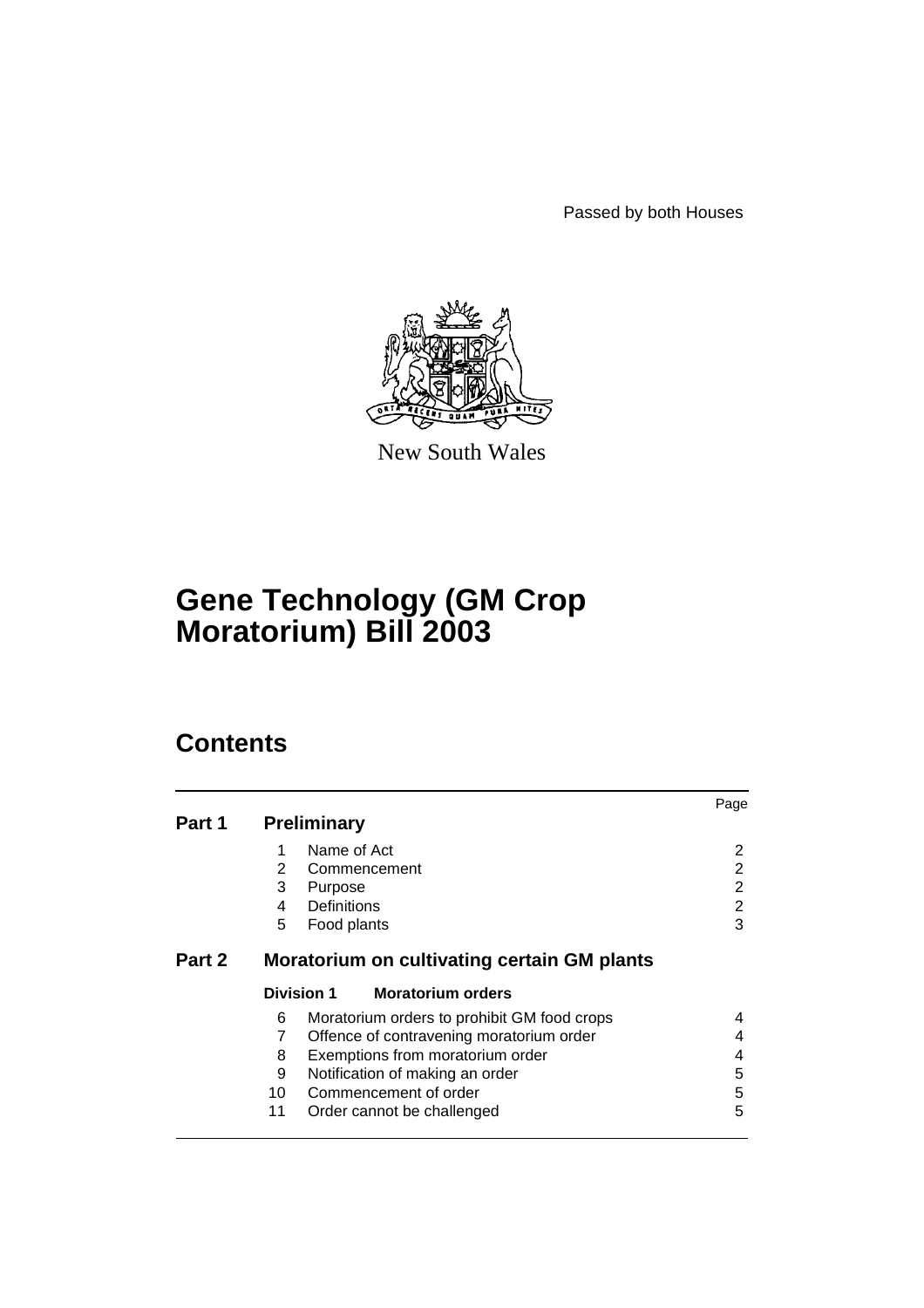#### **Contents**

|        |                                                                |                                            |                                                                                                                                                                                                                                                                                                                                                                                          | Page                                                           |
|--------|----------------------------------------------------------------|--------------------------------------------|------------------------------------------------------------------------------------------------------------------------------------------------------------------------------------------------------------------------------------------------------------------------------------------------------------------------------------------------------------------------------------------|----------------------------------------------------------------|
|        | 12<br>13                                                       |                                            | Director-General to keep register of orders<br><b>Advisory Council</b>                                                                                                                                                                                                                                                                                                                   | 5<br>6                                                         |
|        |                                                                | <b>Division 2</b>                          | <b>Enforcement of moratorium orders</b>                                                                                                                                                                                                                                                                                                                                                  |                                                                |
|        | 14<br>15<br>16<br>17<br>18<br>19                               | modified                                   | Minister's directions<br>Offence-failure to comply with Minister's direction<br>Costs of complying with Minister's direction<br>Appeal to Supreme Court<br>Direction cannot be challenged<br>Certificate is conclusive proof that plant is genetically                                                                                                                                   | 7<br>8<br>8<br>9<br>10<br>10                                   |
|        |                                                                | <b>Division 3</b>                          | <b>Other offences</b>                                                                                                                                                                                                                                                                                                                                                                    |                                                                |
|        | 20<br>21                                                       |                                            | Offence-disposal of offending plants<br>Offence-failure to report contravention of moratorium order 11                                                                                                                                                                                                                                                                                   | 10                                                             |
| Part 3 |                                                                | <b>Enforcement</b>                         |                                                                                                                                                                                                                                                                                                                                                                                          |                                                                |
|        | 22<br>23<br>24<br>25<br>26<br>27<br>28<br>29<br>30<br>31<br>32 |                                            | Appointment of inspectors<br>Powers of inspectors<br>Provisions relating to exercise of powers<br>Requirement to provide information and records<br>Power of inspectors to require answers<br>Power to demand name and address<br>Limitation on self-incrimination<br>Search warrants<br>Offences-enforcement<br>Disposal of seized items<br>Injunctions to prevent contravention of Act | 13<br>13<br>15<br>15<br>16<br>16<br>16<br>17<br>17<br>18<br>19 |
| Part 4 |                                                                | <b>Miscellaneous</b>                       |                                                                                                                                                                                                                                                                                                                                                                                          |                                                                |
|        | 33<br>34<br>35<br>36<br>37<br>38<br>39<br>40<br>41<br>42<br>43 | Delegation<br>Regulations<br>Expiry of Act | No compensation payable<br>Summary proceedings for offences<br>Penalty notices for certain offences<br>Onus of proof concerning reasonable excuse<br>Offences by corporations<br>Describing plants<br>Savings, transitional and other provisions<br>Amendment of Acts                                                                                                                    | 20<br>20<br>20<br>21<br>21<br>22<br>22<br>22<br>22<br>22<br>23 |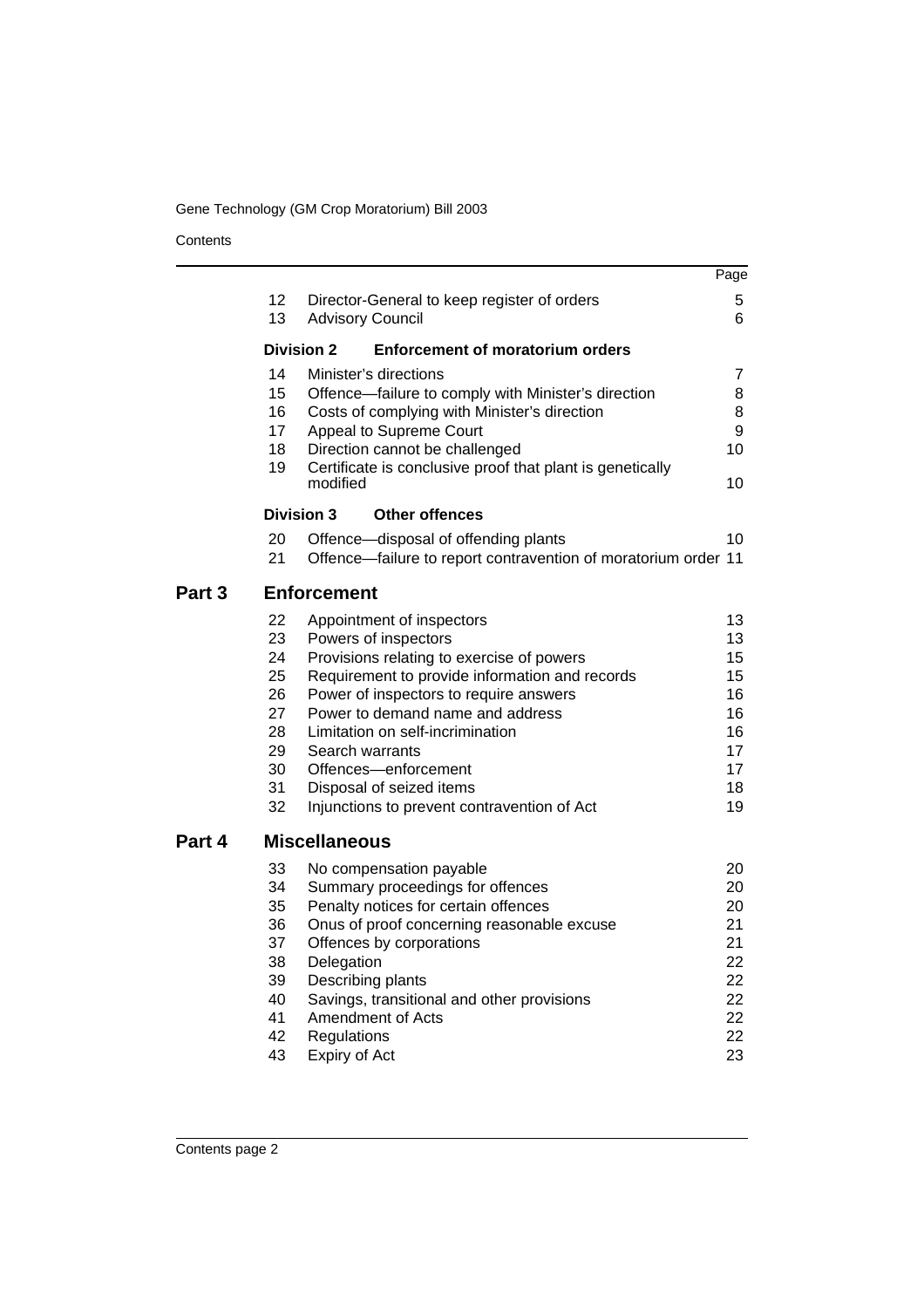**Contents** 

|                  |                                            | Page |
|------------------|--------------------------------------------|------|
| <b>Schedules</b> |                                            |      |
|                  | Savings, transitional and other provisions | 24   |
| $\mathcal{P}$    | Amendment of Acts                          | 25   |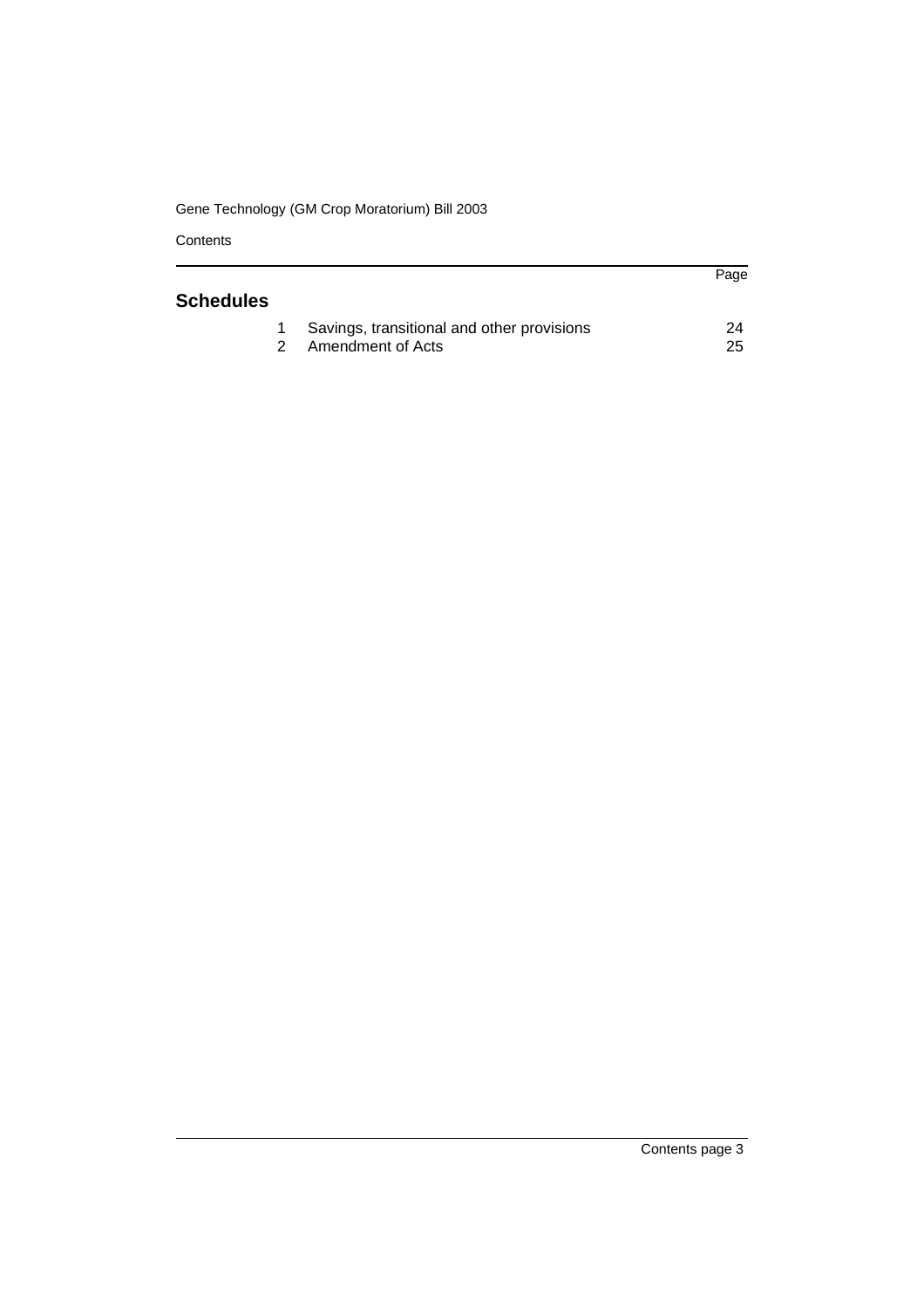*I certify that this PUBLIC BILL, which originated in the LEGISLATIVE COUNCIL, has finally passed the LEGISLATIVE COUNCIL and the LEGISLATIVE ASSEMBLY of NEW SOUTH WALES.*

*Legislative Council 2003* *Clerk of the Parliaments*



New South Wales

# **Gene Technology (GM Crop Moratorium) Bill 2003**

Act No , 2003

An Act to enable a moratorium to be imposed on the cultivation of certain genetically modified plants; and for other purposes.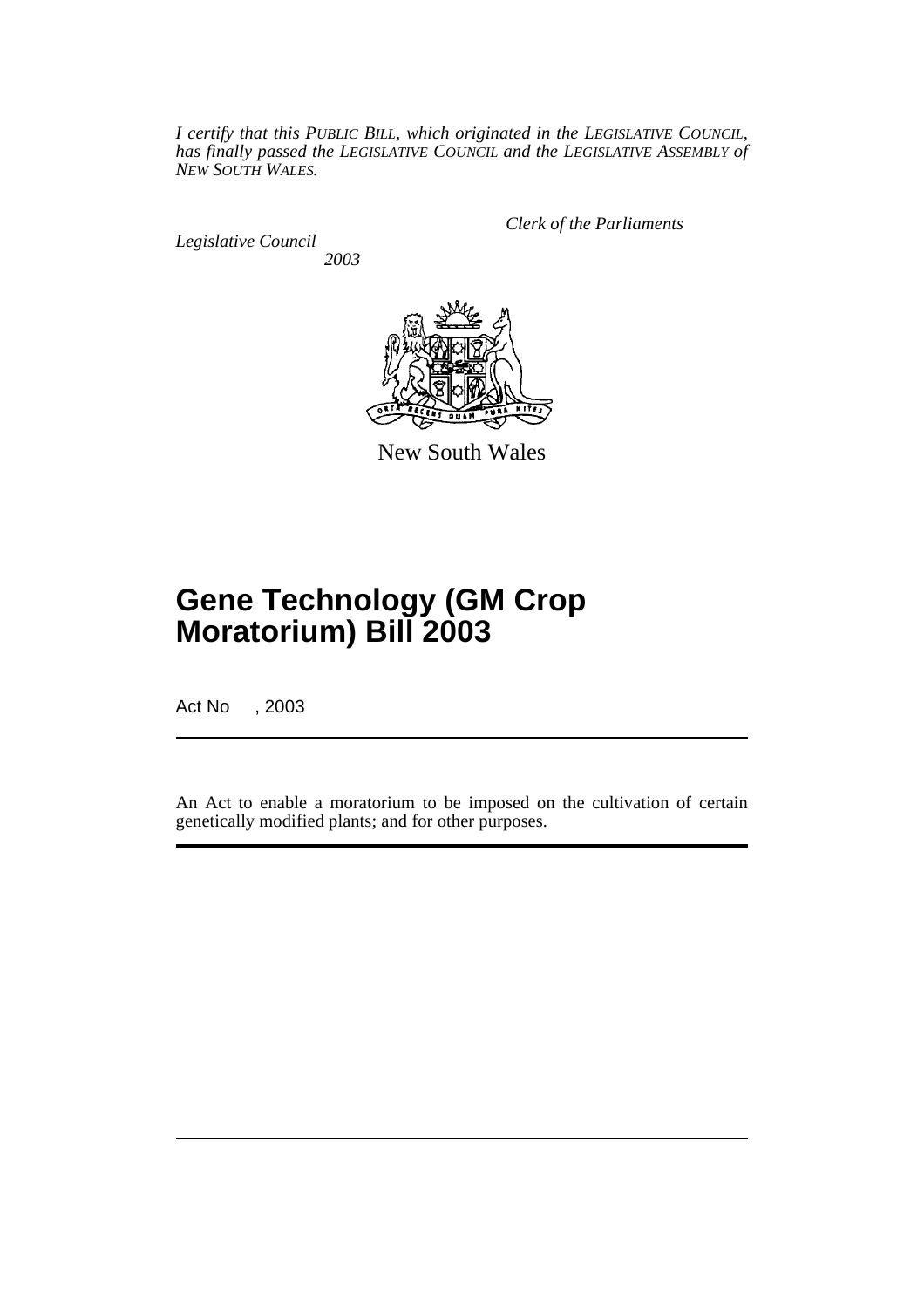Part 1 Preliminary

### **The Legislature of New South Wales enacts:**

# <span id="page-4-1"></span><span id="page-4-0"></span>**Part 1 Preliminary**

### **1 Name of Act**

This Act is the *Gene Technology (GM Crop Moratorium) Act 2003*.

### <span id="page-4-2"></span>**2 Commencement**

- (1) This Act commences on the date of assent, except as provided by subsection (2).
- (2) Schedule 2.1 and 2.3 commence on the commencement of Division 4 of Part 5 of the *Law Enforcement (Powers and Responsibilities) Act 2002*.

#### <span id="page-4-3"></span>**3 Purpose**

The purpose of this Act is to recognise and designate New South Wales as an area in which certain genetically modified plants may not be cultivated, in order to preserve the identity of one or both of the following:

- (a) GM crops,
- (b) non-GM crops,

for marketing purposes.

## <span id="page-4-4"></span>**4 Definitions**

(1) In this Act:

*Advisory Council* means the New South Wales Agricultural Advisory Council on Gene Technology established under this Act.

*cultivate* a plant, includes plant, tend, nurture or harvest the plant.

*Department* means the Department of Agriculture.

*director* of a corporation means a person who is a director of the corporation within the meaning of the *Corporations Act 2001* of the Commonwealth.

*Director-General* means the Director-General of the Department.

*exemption order* means an order in force under section 8.

*exercise* a function includes perform a duty.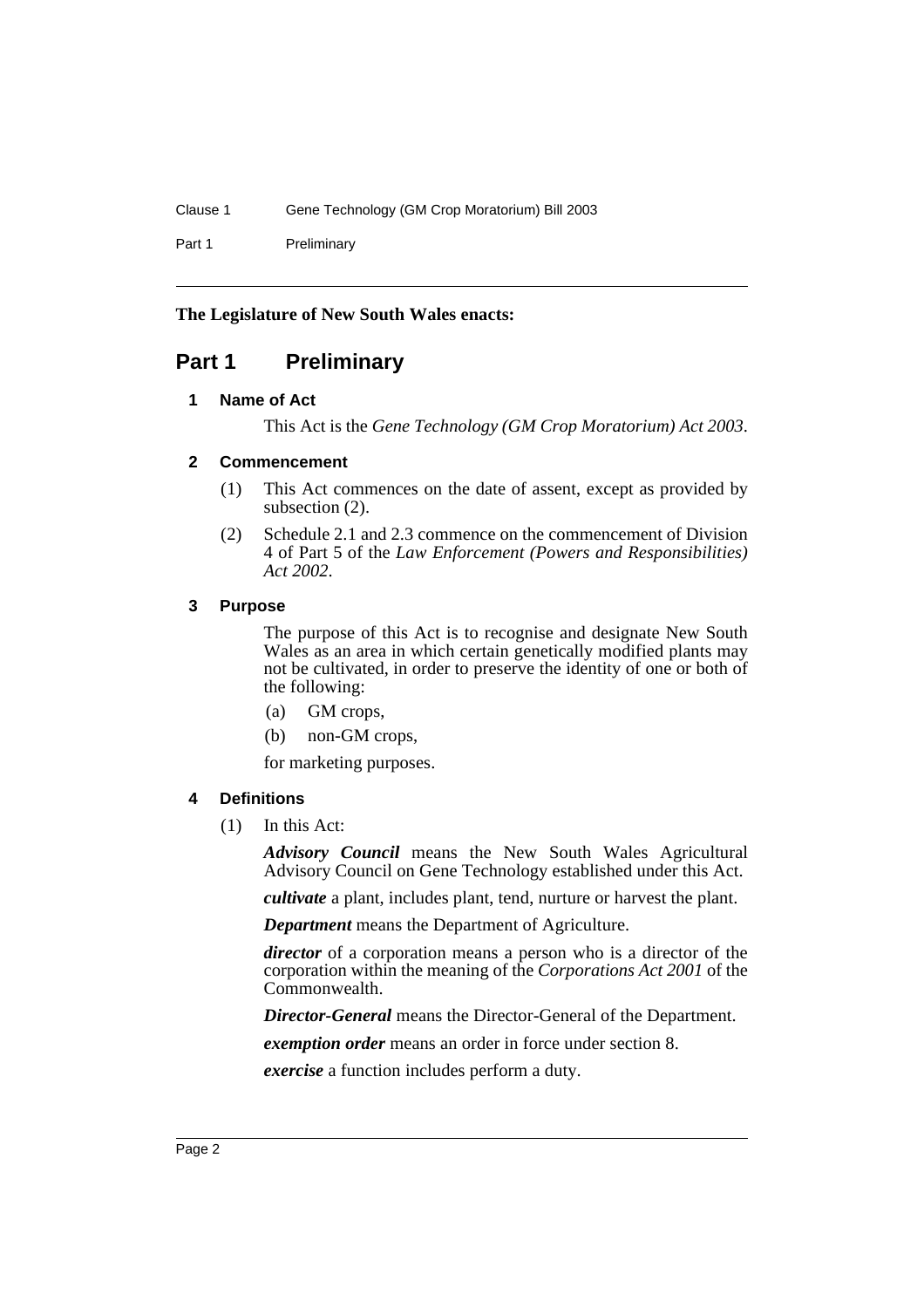Preliminary **Part 1** 

*food plant* has the meaning given by section 5.

*function* includes a power, authority or duty.

*gene technology* has the same meaning as in the *Gene Technology Act 2000* of the Commonwealth.

*GM food plant* means a food plant that has been genetically modified, that is, a food plant that:

- (a) has been modified by gene technology, or
- (b) has inherited from another plant particular traits that occurred in that other plant because of gene technology.

*inspector* means an inspector appointed under section 22.

*moratorium order* means an order in force under section 6.

*plant* includes the seed or any part of a plant whether living or dead and whether attached to a plant or not.

(2) Notes included in this Act do not form part of this Act.

#### <span id="page-5-0"></span>**5 Food plants**

For the purposes of this Act, a *food plant* is a species or variety of plant that the Minister is satisfied is, when grown in New South Wales, primarily grown to be used (whether or not after processing) as, or as an ingredient of, food for human consumption.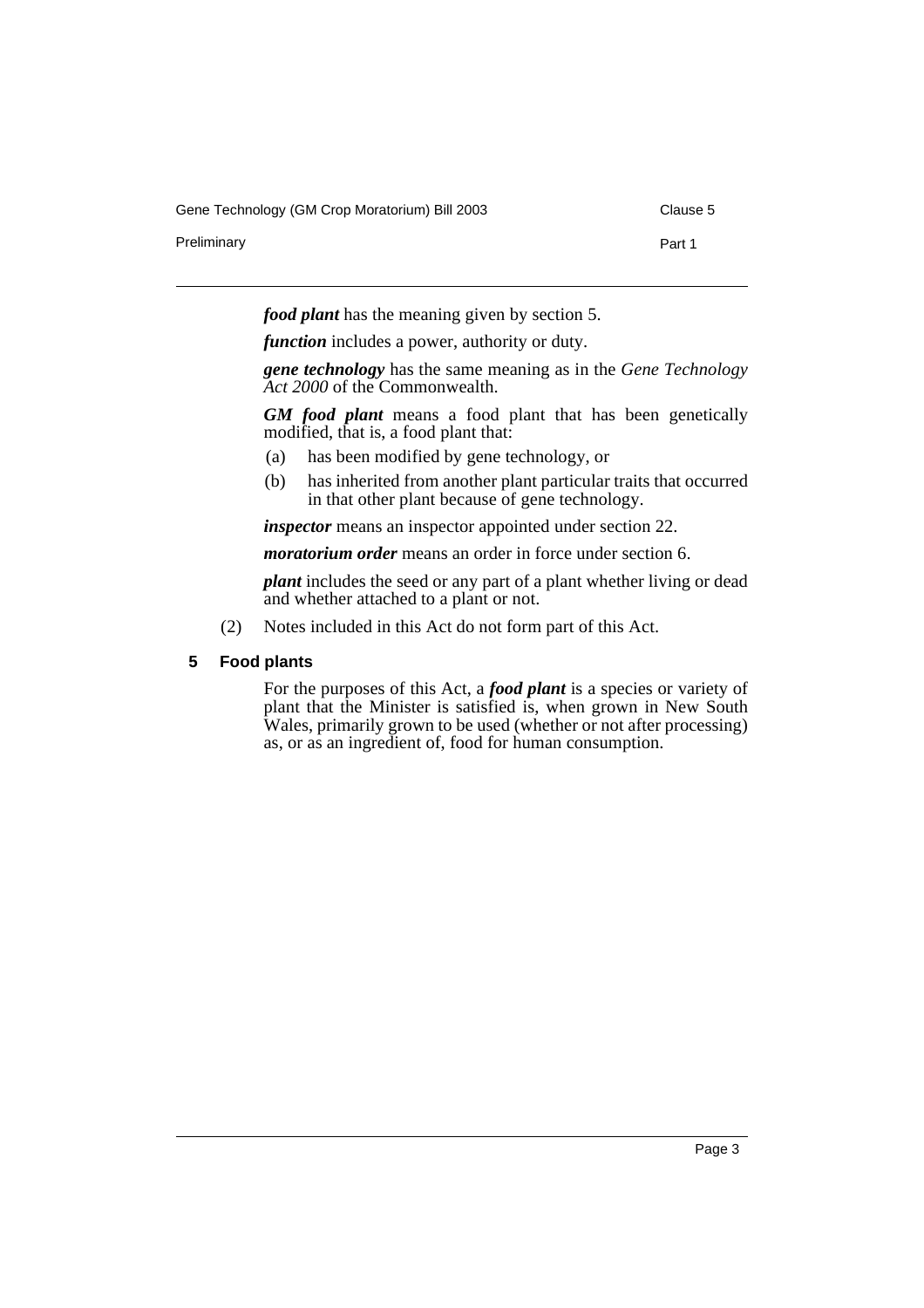# <span id="page-6-0"></span>**Part 2 Moratorium on cultivating certain GM plants**

# <span id="page-6-2"></span><span id="page-6-1"></span>**Division 1 Moratorium orders**

## **6 Moratorium orders to prohibit GM food crops**

The Minister may by order published in the Gazette (a *moratorium order*) prohibit the cultivation in New South Wales of a specified GM food plant or class of GM food plants.

**Note.** Section 43 provides that the Act expires on 3 March 2006.

### <span id="page-6-3"></span>**7 Offence of contravening moratorium order**

A person must not cultivate a GM food plant in contravention of a moratorium order knowing, or being reckless as to whether, the plant is a GM food plant.

Maximum penalty: in the case of a corporation, 1,250 penalty units or, in any other case, 500 penalty units or imprisonment for 2 years, or both.

## <span id="page-6-4"></span>**8 Exemptions from moratorium order**

- (1) The Minister may by order published in the Gazette (an *exemption order*) confer exemptions from the operation of a moratorium order.
- (2) Before making an exemption order the Minister is to consult with the Advisory Council and seek in writing its recommendation as to whether the exemption order should be made.
- (3) The Minister may make an exemption order without a recommendation if the Minister has given the Advisory Council at least 28 days to provide its recommendation.
- (4) If the Minister makes an exemption order and the Advisory Council recommended that the exemption order should not be made, the Minister must provide written reasons to the Advisory Council for not following its recommendation.
- (5) The Minister is to make public any written reasons that the Minister provides to the Advisory Council under subsection (4) and also the recommendation to which those written reasons relate.
- (6) An exemption may be conferred so as to apply to a specified person or class of persons or within a specified area or in any other specified way. An exemption may be conferred subject to conditions or unconditionally.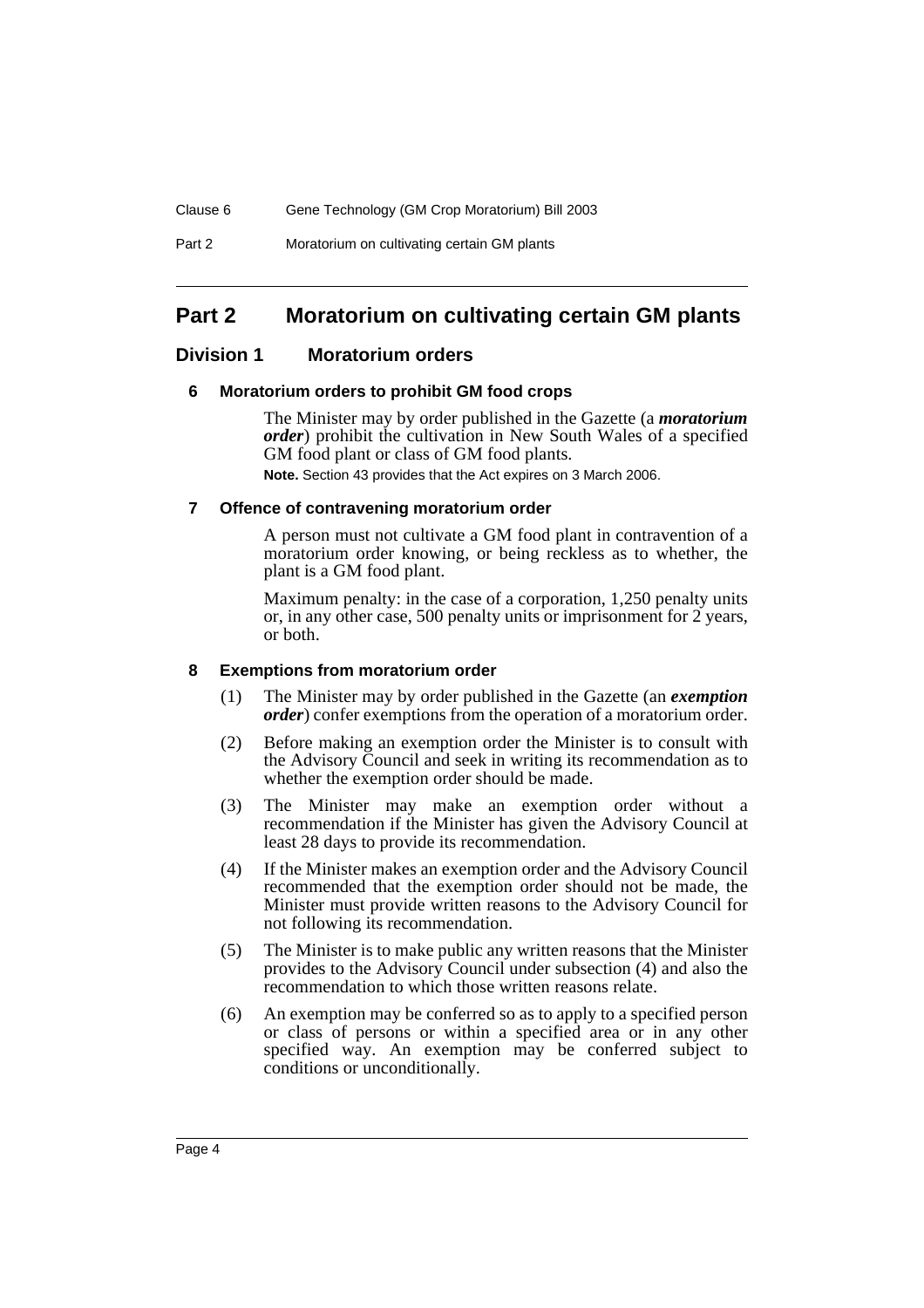| Gene Technology (GM Crop Moratorium) Bill 2003 | Clause 9 |
|------------------------------------------------|----------|
| Moratorium on cultivating certain GM plants    | Part 2   |

- (7) The cultivation of a GM food plant as permitted by an exemption order is not prohibited by a moratorium order.
- (8) An exemption order can form part of a moratorium order or can be a separate order.

### <span id="page-7-0"></span>**9 Notification of making an order**

- (1) As soon as practicable after making an order under this Division and publishing it in the Gazette, the Minister must cause notice of the order to be published:
	- (a) in a newspaper circulating throughout the State, and
	- (b) on the Department's web page on the Internet, and
	- (c) in the case of an exemption order that does not apply to the whole State, in a newspaper circulating throughout the area in which the exemption order is to apply.
- (2) Failure to comply with subsection (1) does not invalidate an order.

#### <span id="page-7-1"></span>**10 Commencement of order**

An order made under this Division takes effect on the day on which it is published in the Gazette or on a later day specified in the order.

#### <span id="page-7-2"></span>**11 Order cannot be challenged**

An order made under this Division cannot be challenged, reviewed or called into question in proceedings before any court or tribunal.

#### <span id="page-7-3"></span>**12 Director-General to keep register of orders**

- (1) The Director-General is to keep a register of the orders made under this Division.
- (2) The register is to contain such particulars of each order made under this Division and is to be kept in such manner and form as the Director-General may from time to time determine, subject to the regulations.
- (3) The Director-General is to cause the contents of the register to be made available for inspection free of charge by the public at the Department's head office and on the Department's website on the Internet.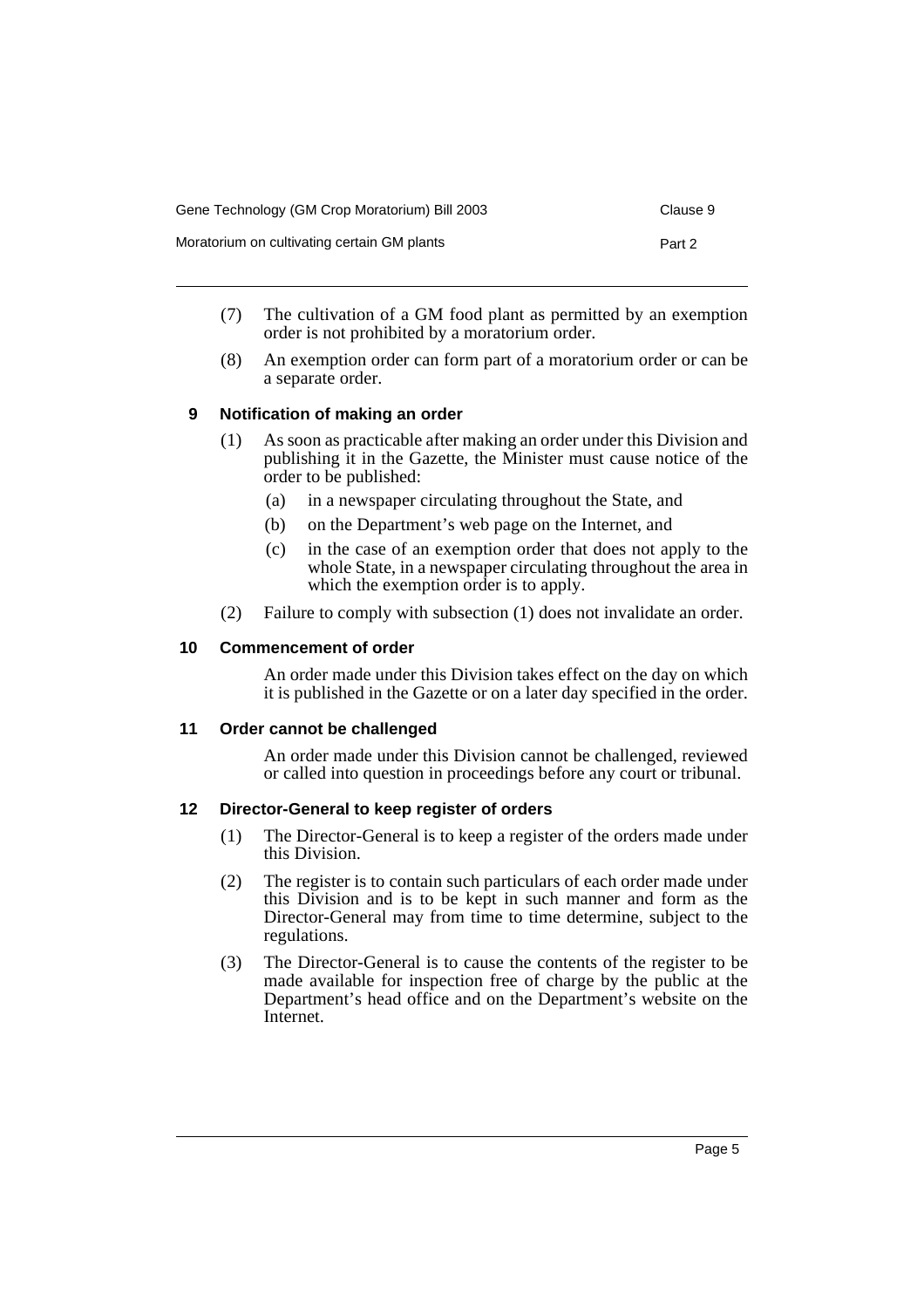Part 2 Moratorium on cultivating certain GM plants

#### <span id="page-8-0"></span>**13 Advisory Council**

- (1) There is established by this Act a New South Wales Agricultural Advisory Council on Gene Technology, consisting of 10 members appointed by the Minister.
- (2) The members of the Advisory Council are:
	- (a) a person appointed on the nomination of the Director-General of the Department of Agriculture, and
	- (b) a person appointed on the nomination of the NSW Farmers' Association, and
	- (c) a person appointed on the nomination of the Network of Concerned Farmers, and
	- (d) a person appointed on the nomination of the Nature Conservation Council of NSW Incorporated, and
	- (e) a person appointed on the nomination of Graincorp Limited, and
	- (f) a person appointed on the nomination of Australian Wheat Board Pty Ltd, and
	- (g) a person appointed on the nomination of the Chief Executive of the Commonwealth Scientific and Industrial Research Organisation, and
	- (h) a person appointed on the nomination of the Chair of Avcare Limited, and
	- (i) a person appointed on the nomination of the Chair of the Grains Research and Development Corporation, and
	- (j) a person appointed to be the independent chairperson of the Advisory Council.
- (3) If an organisation referred to in subsection (2) ceases to exist or fails to nominate a member then the Minister is to appoint a member on the nomination of an organisation that the Minister determines is an organisation that has similar aims and objectives to the first organisation.
- (4) The functions of the Advisory Council are as follows:
	- (a) to investigate any matter referred to the Advisory Council by the Minister,
	- (b) to provide advice in relation to proposed research trials for GM food plants referred by the Minister,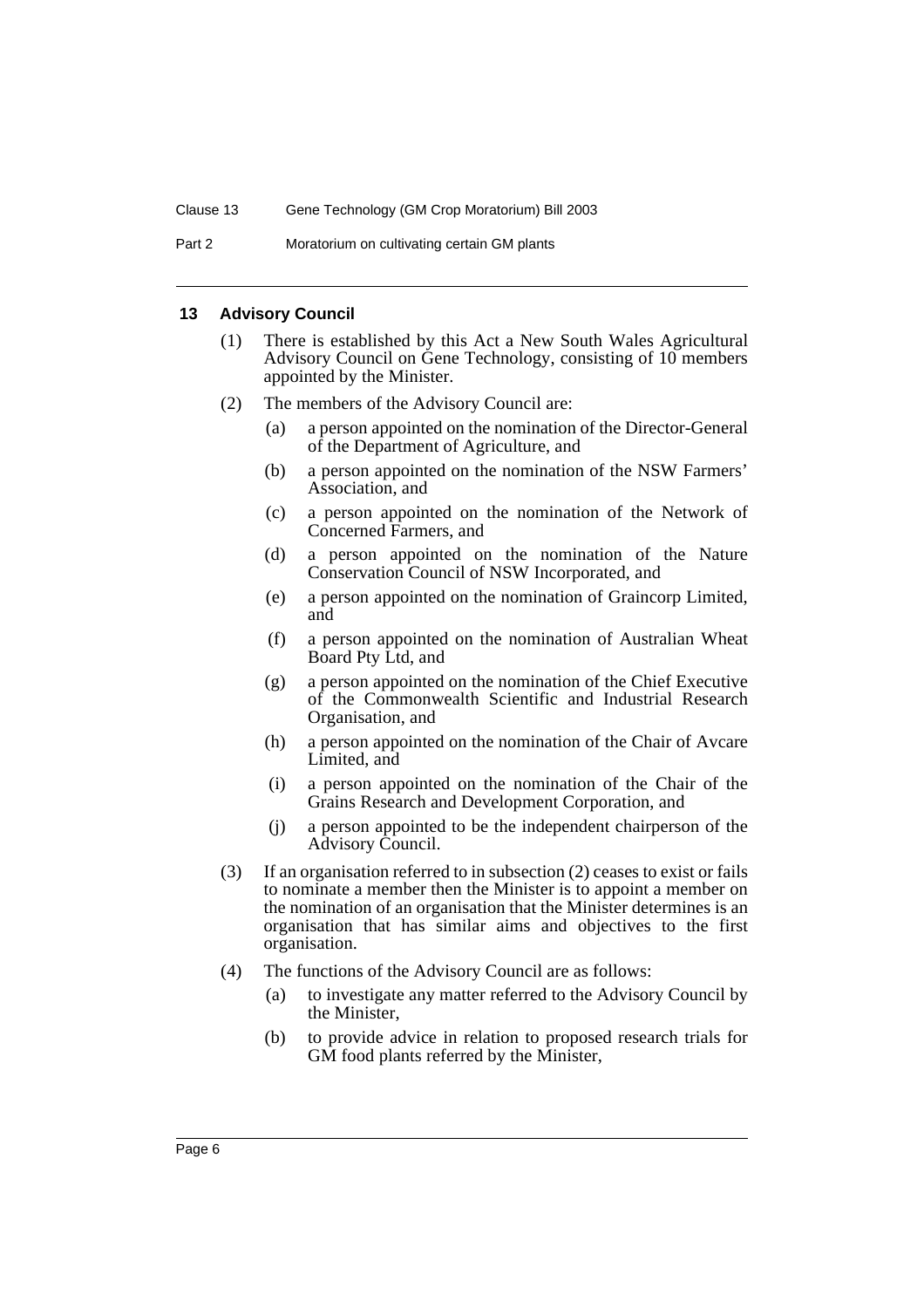- (c) to provide advice on current developments and issues in relation to GM technology and its application to agriculture,
- (d) to provide policy advice in relation to licences issued under the *Gene Technology Act 2000* of the Commonwealth that relate to GM food plants.
- (5) The procedure of the Advisory Council is to be determined by the Minister or (subject to any determination of the Minister) by the Advisory Council.
- (6) A member of the Advisory Council is entitled to such allowances in connection with the work of the Council as the Minister approves in respect of the member.

# <span id="page-9-0"></span>**Division 2 Enforcement of moratorium orders**

# <span id="page-9-1"></span>**14 Minister's directions**

- (1) The Minister may only take action under this section if the Minister is in possession of a certificate that relates to a plant (the *tested plant*) and the Minister believes on reasonable grounds that:
	- (a) the tested plant is a GM food plant specified in a moratorium order, and
	- (b) the tested plant was not cultivated pursuant to an exemption order.
- (2) The Minister may give a written direction to a person who is the owner or person having custody or control of the tested plant, or any plant that is or was part of the offending crop, requiring that person to do any of the following:
	- (a) retain ownership, custody or control of the plant for a specified period,
	- (b) hold the plant at a particular location for a specified period,
	- (c) destroy the plant in such manner and within such time as may be specified,
	- (d) take such other action in relation to the plant as may be specified.

**Note.** Section 17 provides for an appeal to the Supreme Court against a direction of the Minister given under subsection (2).

(3) The Minister or an inspector acting under the written authority of the Minister may seize and dispose of or destroy the tested plant and any plant that is or was part of the offending crop and any container in which such a plant is growing or stored, if: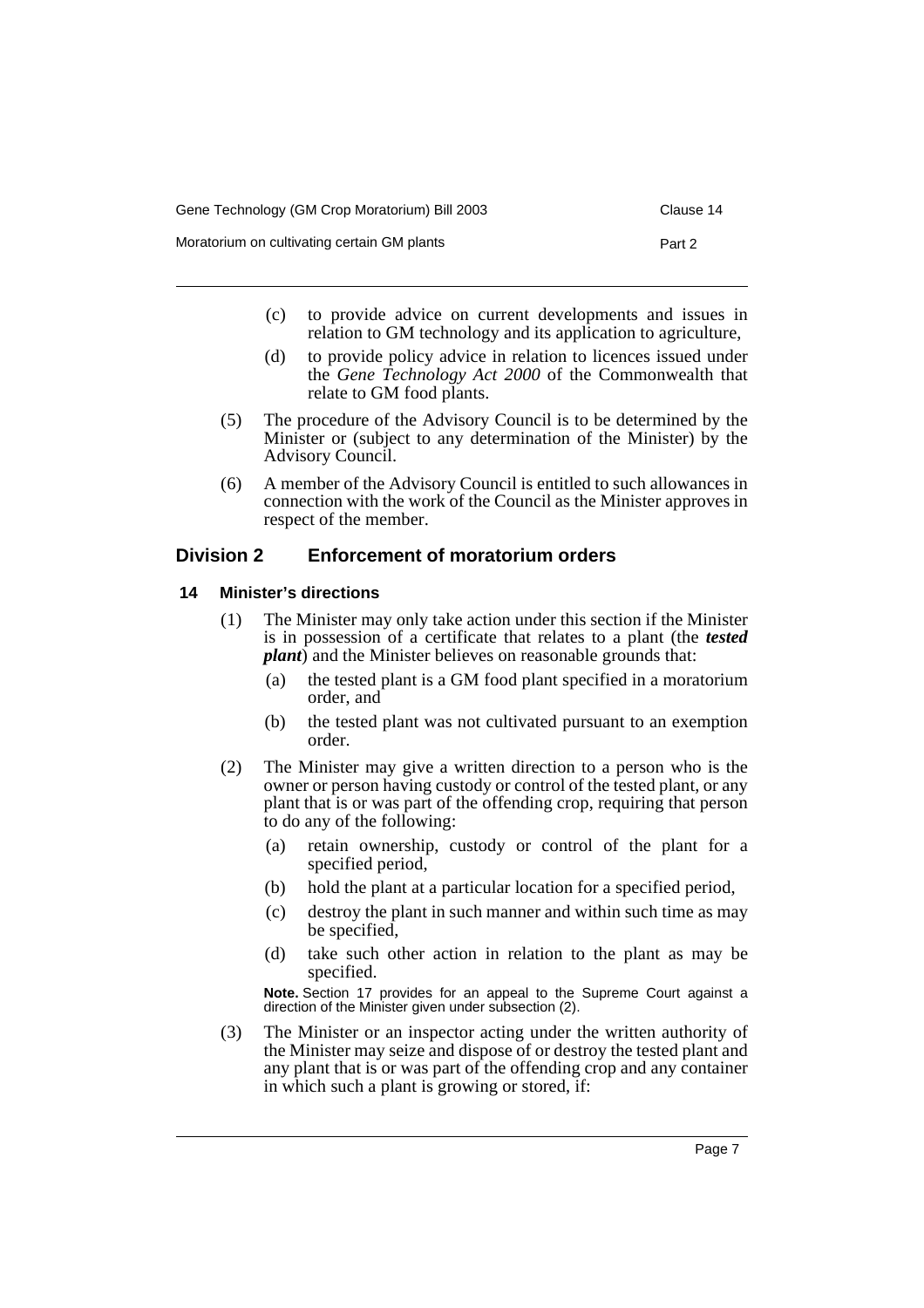Part 2 Moratorium on cultivating certain GM plants

- (a) the owner or person having custody or control of the plant has been given a direction under this section and failed to comply with the requirements of the direction, or
- (b) the Minister considers that seizure and disposal or destruction of the plant is required urgently.
- (4) In order to prevent the contamination of future crops, the Minister may give a written direction to the owner or occupier of land on which the Minister reasonably believes the tested plant or the offending crop has been cultivated, directing that person not to cultivate any plant of a species or variety specified in the direction on the land for such period as is specified.
- (5) In this section:

*certificate* means a certificate referred to in section 19.

*offending crop* means the crop in which the tested plant has been cultivated.

#### <span id="page-10-0"></span>**15 Offence—failure to comply with Minister's direction**

A person who is given a written direction under this Division must not fail, without reasonable excuse, to comply with the requirements of the direction.

Maximum penalty: in the case of a corporation, 1,250 penalty units or, in any other case, 500 penalty units or imprisonment for 2 years, or both.

#### <span id="page-10-1"></span>**16 Costs of complying with Minister's direction**

- (1) A person given a written direction under this Division is liable for any costs incurred in complying with the requirements of the direction.
- (2) The owner or person having custody or control of any plant or container that is seized and disposed of or destroyed under section 14 (3) is liable for any costs incurred and any such costs are taken to be a debt due to the Minister from that person.
- (3) The owner or person having custody or control of any plant that is the subject of a certificate referred to in section 19 is liable for the costs of the test referred to in that certificate and any such costs incurred by the Minister are taken to be a debt due to the Minister from that person.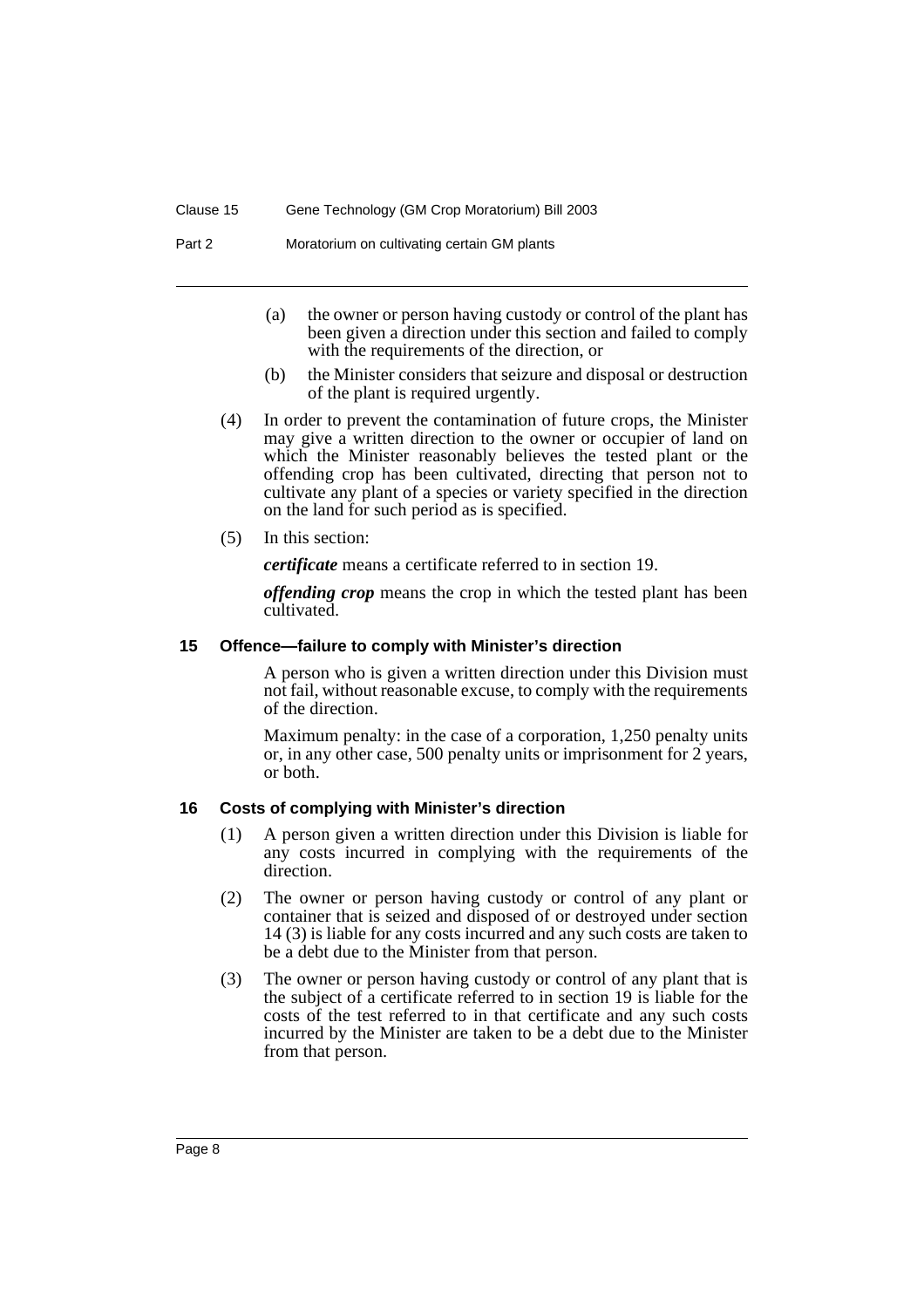| Gene Technology (GM Crop Moratorium) Bill 2003 | Clause 17 |
|------------------------------------------------|-----------|
| Moratorium on cultivating certain GM plants    | Part 2    |

(4) In any proceedings for the recovery of any debt referred to in this section, a certificate signed by the Minister stating the amount of the costs and the manner in which they were incurred is evidence of the matters certified.

# <span id="page-11-0"></span>**17 Appeal to Supreme Court**

- (1) A person aggrieved by a direction given to the person under section  $14(2)$  may appeal to the Supreme Court against the direction.
- (2) An appeal under this section must be made within 14 days of the direction being given to the person or within such further period as the Supreme Court may allow in a particular case.
- (3) An appeal under this section can be made even if the direction appealed against has already been executed.
- (4) An appeal under this section does not affect the direction appealed against until the Supreme Court finally determines the appeal.
- (5) On the hearing of an appeal, the Supreme Court may do one or more of the following:
	- (a) make an order reversing, affirming or amending the direction appealed against,
	- (b) remit the matter back to the Minister for a direction by the Minister in accordance with the order of the Court,
	- (c) make an order giving a direction that the Minister could give under section 14 (2),
	- (d) despite section 33, make an order awarding compensation against the Crown in accordance with subsection (7),
	- (e) make such other order in relation to the appeal as the Court sees fit.
- (6) If the Supreme Court gives a direction that the Minister may give under section 14 (2), the direction is taken to be a direction of the Minister under that provision (other than for the purposes of an appeal under this section).
- (7) An award of compensation under this section may only be made in relation to losses suffered directly by the person given the direction appealed against and may only be made to the extent that the appeal is successful.
- (8) When awarding compensation under this section, the Supreme Court cannot award exemplary or punitive damages or damages in the nature of aggravated damages.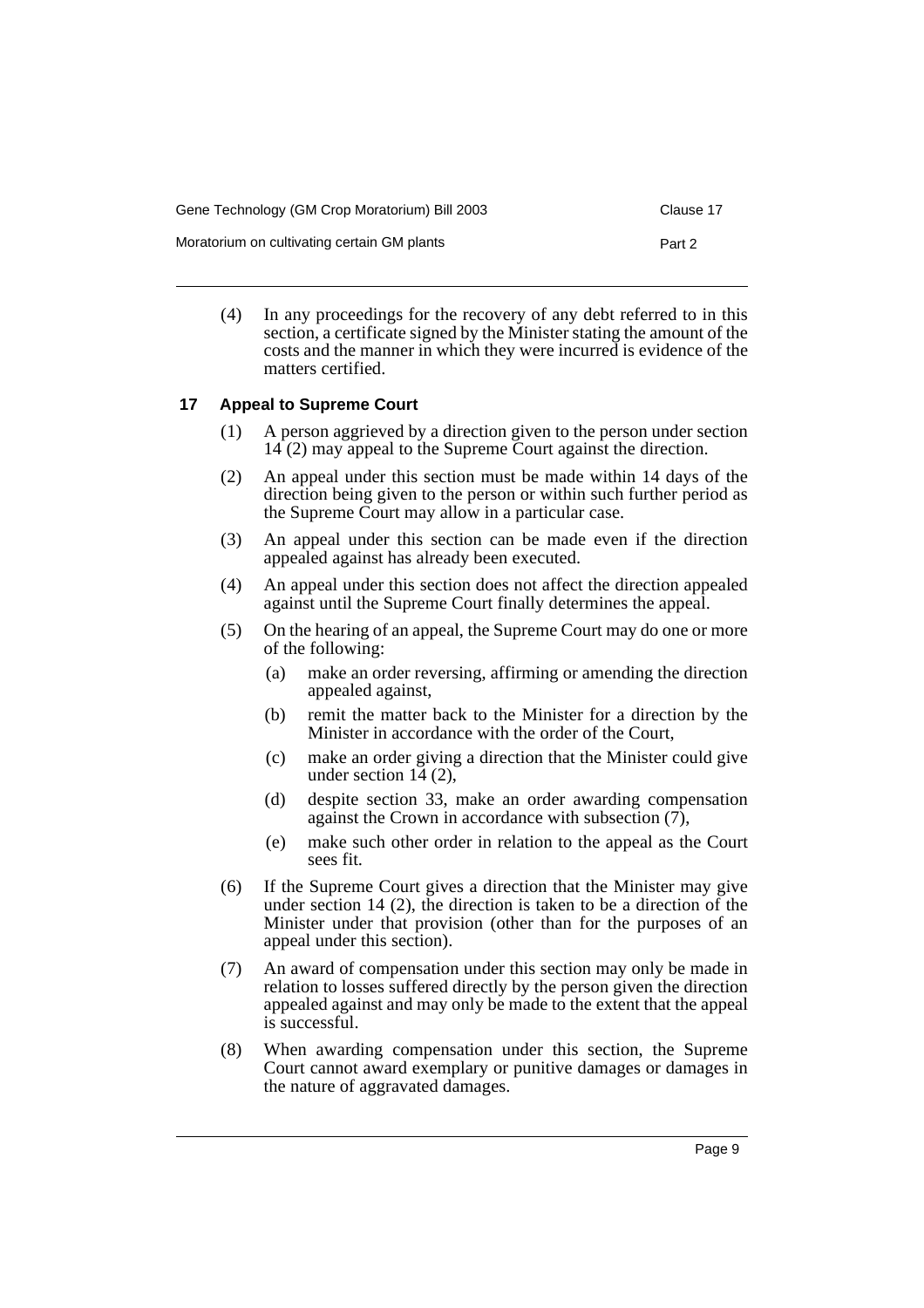#### Clause 18 Gene Technology (GM Crop Moratorium) Bill 2003

Part 2 Moratorium on cultivating certain GM plants

#### <span id="page-12-0"></span>**18 Direction cannot be challenged**

Except as provided by this Division, a direction of the Minister under this Division cannot be challenged, reviewed or called into question in proceedings before any court or tribunal.

#### <span id="page-12-1"></span>**19 Certificate is conclusive proof that plant is genetically modified**

- (1) For the purposes of this Act, a certificate signed by the person in charge of an approved laboratory stating that:
	- (a) an approved test has been conducted on a plant, and
	- (b) the approved test shows that the plant has been genetically modified,

is conclusive proof that the plant has been genetically modified.

(2) In this section:

### *approved laboratory* means:

- (a) a laboratory that is accredited by the National Association of Testing Authorities, Australia, or
- (b) such other laboratory as may be prescribed by the regulations.

#### *approved test* means:

- (a) a Polymerase Chain Reaction test, or
- (b) such other test as may be prescribed by the regulations.

## <span id="page-12-2"></span>**Division 3 Other offences**

#### <span id="page-12-3"></span>**20 Offence—disposal of offending plants**

The owner or person having custody or control of a plant must not do any of the following if the person is aware or has reasonable grounds to suspect that the plant has been cultivated in contravention of a moratorium order or is or was part of a crop in which a plant was cultivated in contravention of a moratorium order:

- (a) transfer ownership, custody or control of the plant,
- (b) offer the plant for sale,
- (c) offer to supply the plant,
- (d) destroy the plant,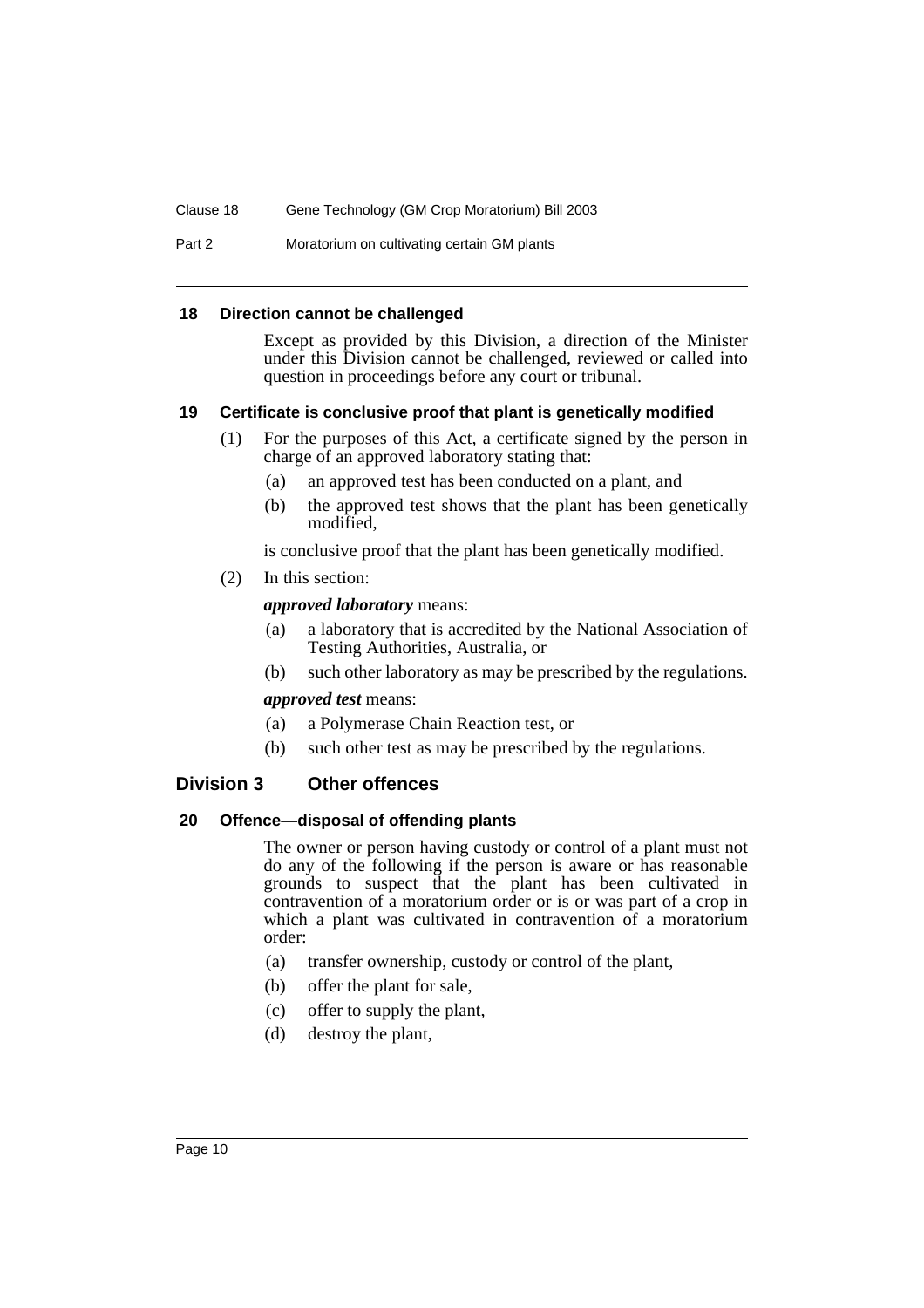| Gene Technology (GM Crop Moratorium) Bill 2003 | Clause 21 |
|------------------------------------------------|-----------|
| Moratorium on cultivating certain GM plants    | Part 2    |

(e) move the plant to another location,

except in accordance with a permit issued by the Director-General or a direction under Division 2.

Maximum penalty: in the case of a corporation, 1,250 penalty units or, in any other case, 500 penalty units or imprisonment for 2 years, or both.

### <span id="page-13-0"></span>**21 Offence—failure to report contravention of moratorium order**

(1) A person who is aware or suspects that a plant has been cultivated in contravention of a moratorium order must notify the Director-General of the matters in subsection (2) within 2 days of becoming aware or forming that suspicion.

Maximum penalty: 20 penalty units.

- (2) The Director-General must be notified of the following matters:
	- (a) the location of the plant,
	- (b) the name of the owner or occupier of the land on which the plant is located,
	- (c) the location of the land on which the plant has been cultivated,
	- (d) the name of the owner or occupier of the land on which the plant has been cultivated,
	- (e) the basis for the person knowing or suspecting that the plant has been cultivated in contravention of a moratorium order,
	- (f) contact details for the person,
	- (g) such other matters as may be prescribed by the regulations.
- (3) A person is not required to notify the Director-General of a matter under this section if:
	- (a) the person has a reasonable excuse for not notifying the Director-General of the matter, or
	- (b) the person believes on reasonable grounds that the Director-General has already been notified of the matter.
- (4) A person who is required to notify the Director-General of a matter under this section is not excused from that requirement because of any duty of confidentiality or other restriction on disclosure and the provision of information in accordance with this section does not constitute a breach of any such duty by that person.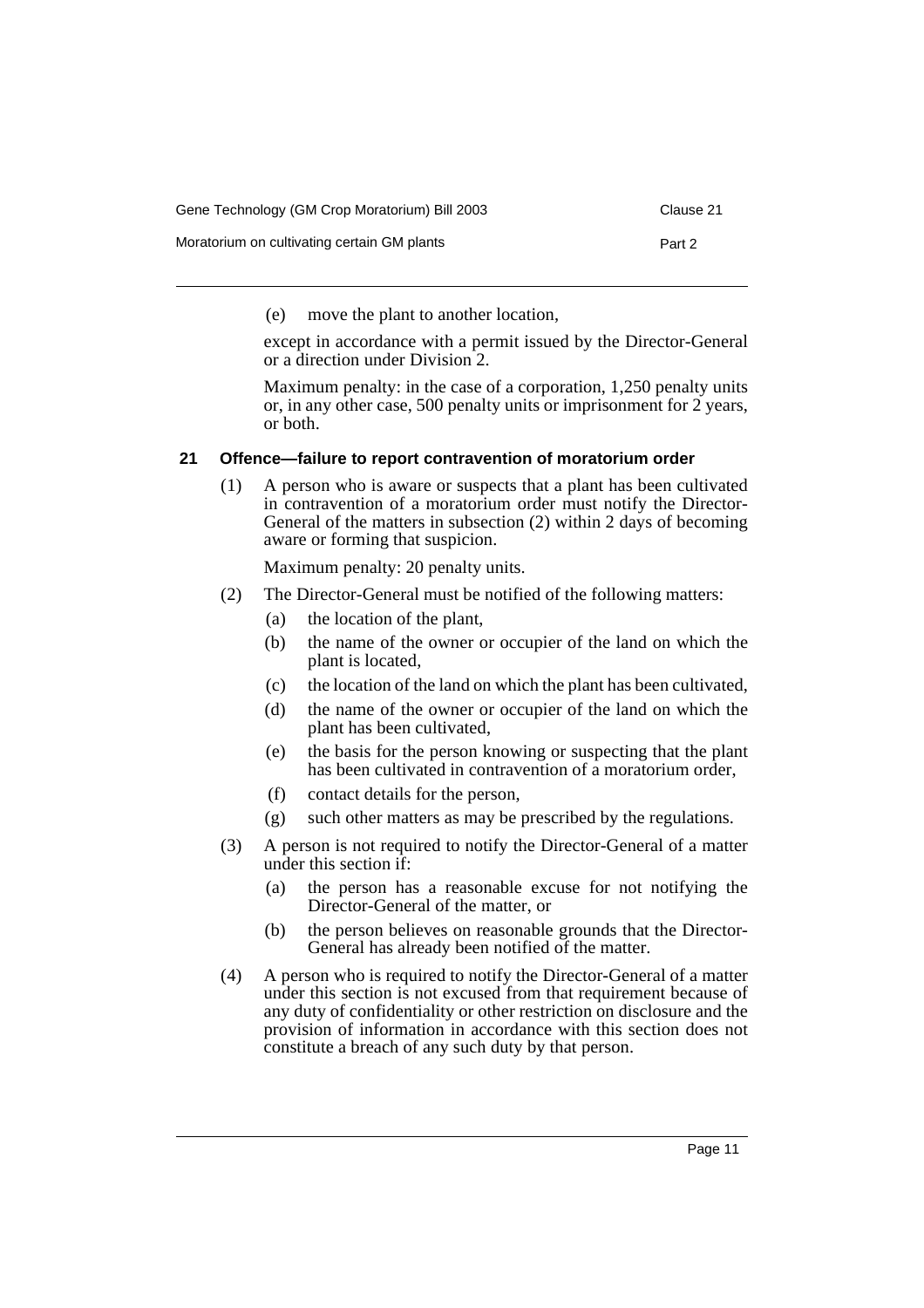#### Clause 21 Gene Technology (GM Crop Moratorium) Bill 2003

Part 2 Moratorium on cultivating certain GM plants

- (5) A person who is required to notify the Director-General of a matter under this section is not excused from that requirement because provision of the information may tend to incriminate the person or make the person liable to a penalty.
- (6) A notification provided in accordance with this section is not admissible in evidence in any criminal proceedings against the person who provided the notification except proceedings for an offence against this section.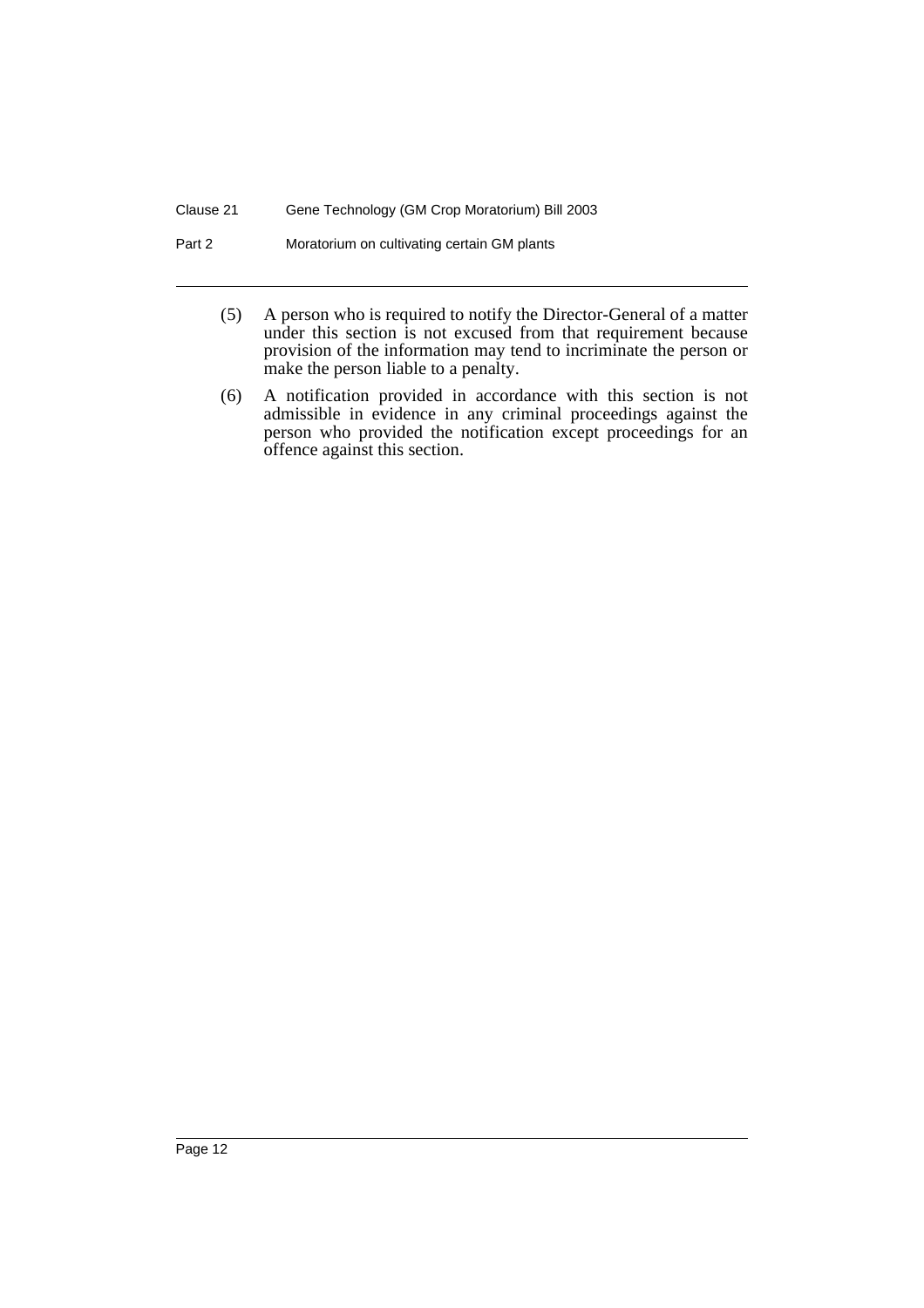Enforcement Part 3

# <span id="page-15-0"></span>**Part 3 Enforcement**

### <span id="page-15-1"></span>**22 Appointment of inspectors**

- (1) The Director-General may appoint any officer of the Department, or any person whom the Director-General considers is suitably qualified for the purpose, to be an inspector for the purposes of this Act.
- (2) On appointing an inspector under subsection (1), the Director-General must issue to the inspector a certificate of authority that authorises the inspector to exercise the powers conferred on an inspector by this Act.
- (3) A certificate of authority must:
	- (a) state that it is issued under the *Gene Technology (GM Crop Moratorium) Act 2003*, and
	- (b) give the name of the person to whom it is issued, and
	- (c) state the date, if any, on which it expires, and
	- (d) describe the nature of the powers conferred and the source of the powers.

#### <span id="page-15-2"></span>**23 Powers of inspectors**

- (1) An inspector may at any reasonable time enter and inspect any premises for the purpose of ascertaining whether or not a provision of this Act, or any regulation made under this Act, is being or has been complied with or contravened.
- (2) While on premises entered under this section or under the authority of a search warrant under this Part, an inspector may do one or more of the following:
	- (a) inspect anything that the inspector reasonably believes may provide evidence of an offence against this Act or the regulations,
	- (b) take, remove and keep for analysis or testing a sample of any plant, or anything the inspector reasonably believes to be a plant,
	- (c) inspect any records kept on those premises and require any person whom the inspector reasonably believes to have custody or control of those records to produce them for inspection,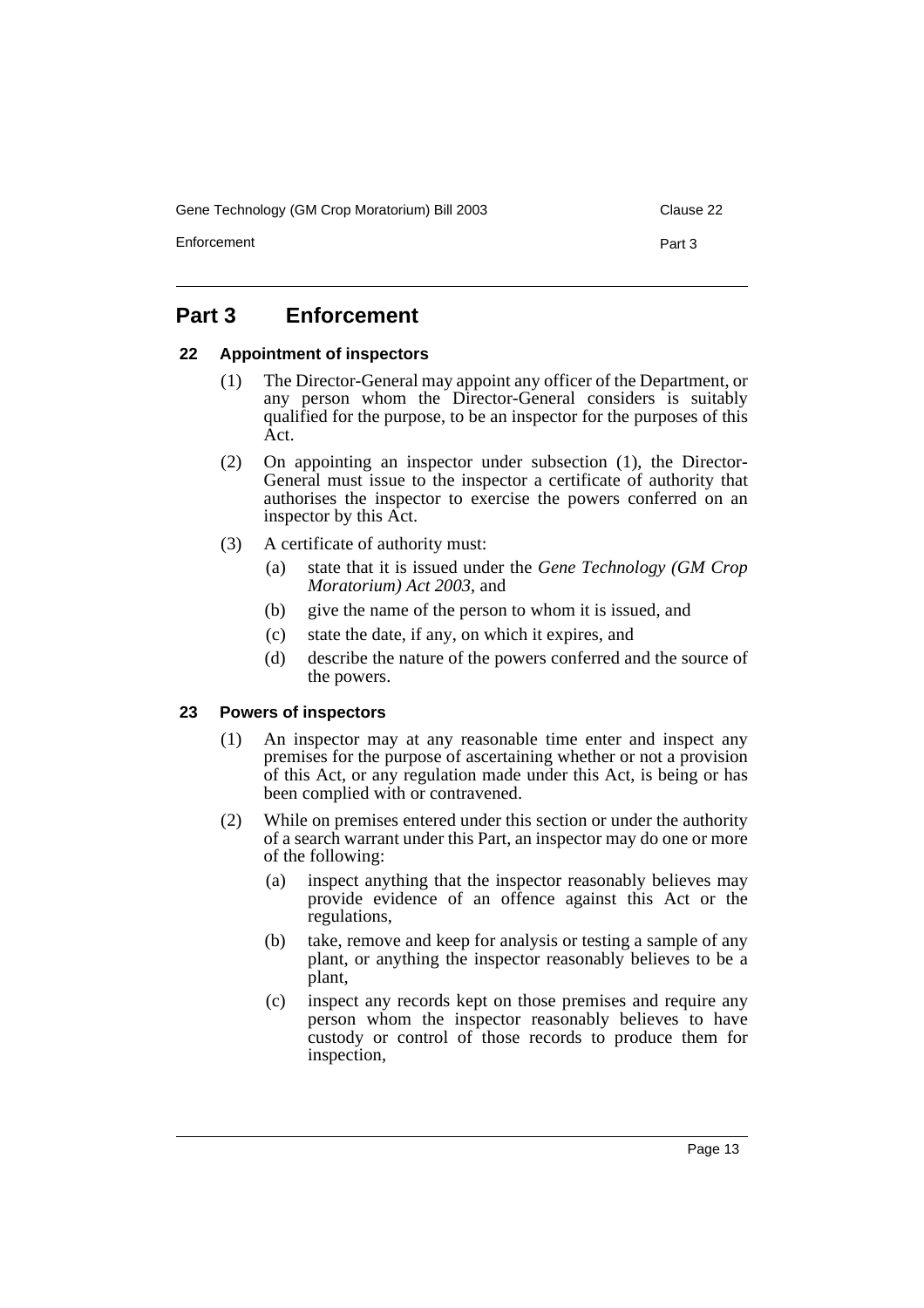Part 3 Enforcement

- (d) require any person on those premises to answer questions or otherwise furnish information in relation to a contravention of this Act or the regulations,
- (e) make and take away copies of the whole or any part of any records or other information,
- (f) take away and retain, for such period as may be reasonably necessary, any records or other information, or any part of them, in order to make copies of them,
- (g) take away and retain any records or other information, if the inspector concerned reasonably believes that the records or information are evidence of an offence against this Act or the regulations, until proceedings for the offence have been disposed of,
- (h) seize and detain anything that the inspector reasonably believes may provide evidence of an offence against this Act or the regulations,
- (i) place anything seized as referred to in paragraph (h) in a container, or in a room, compartment or cabinet located on the premises where it was seized, and mark, fasten and seal that container or, as the case may be, the door or opening providing access to that room, compartment or cabinet,
- (j) take such photographs, films, audio, video and other recordings as the inspector considers necessary.
- (3) Anything seized under this section may, at the option of the inspector who made the seizure or another inspector acting in place of that inspector, be detained on the premises where it was found or be removed to other premises and detained there.
- (4) Before taking away a record or statement or anything seized under this section, an inspector must tender an appropriate receipt to the person from whom it was taken.
- (5) This section does not authorise an inspector to enter any part of premises that is being used for residential purposes except:
	- (a) with the consent of the occupier, or
	- (b) under the authority of a search warrant.
- (6) An inspector must, when exercising on any premises any function of an inspector under this section, produce the inspector's certificate of authority if required to do so by the occupier of the premises.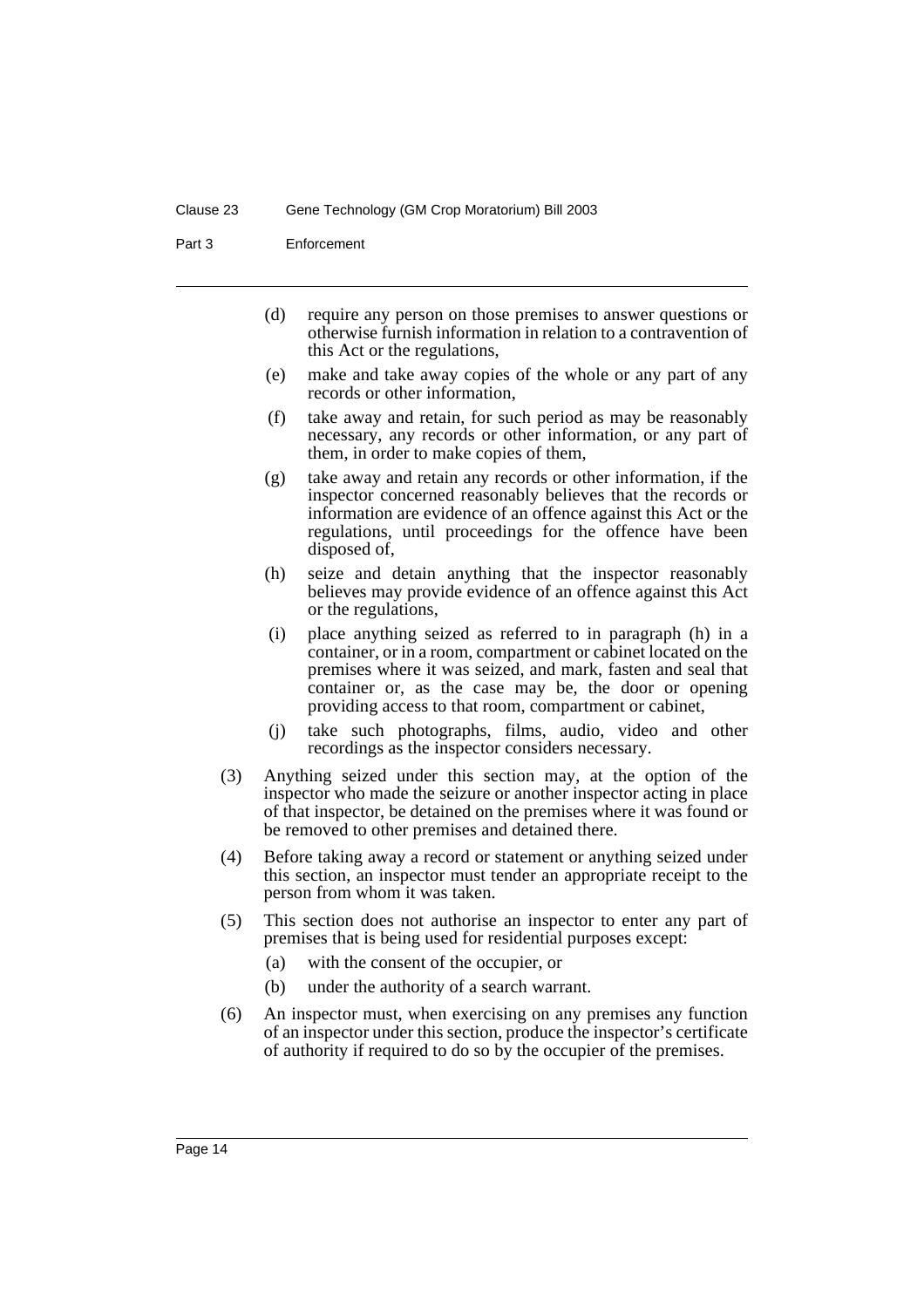Enforcement Part 3

#### <span id="page-17-0"></span>**24 Provisions relating to exercise of powers**

- (1) A power conferred by this Act to enter premises, or to make an inspection or take other action on premises, may not be exercised unless the inspector proposing to exercise the power:
	- (a) is in possession of a certificate of authority, and
	- (b) gives reasonable notice to the occupier of the premises of the intention to exercise the power, unless the giving of notice would defeat the purpose for which it is intended to exercise the power, and
	- (c) exercises the power at a reasonable time, unless it is being exercised in an emergency, and
	- (d) uses no more force than is reasonably necessary to effect the entry or make the inspection.
- (2) Despite section 33, if damage is caused by an inspector exercising a power to enter premises, a reasonable amount of compensation is recoverable as a debt owed by the Crown to the owner of the premises unless the occupier obstructed the exercise of the power.
- (3) This section does not apply to a power conferred by a search warrant issued under the *Search Warrants Act 1985*.

#### <span id="page-17-1"></span>**25 Requirement to provide information and records**

- (1) An inspector may, by notice in writing given to a person, require the person to furnish to the inspector such information or records (or both) as the inspector requires by the notice, being information that relates to the question of whether or not this Act or the regulations are being or have been contravened.
- (2) A notice under this section:
	- (a) must specify the manner in which information or records are required to be furnished and a reasonable time by which the information or records are required to be furnished, and
	- (b) may only require a person to furnish existing records that are in the person's possession or that are within the person's power to obtain lawfully.
- (3) The inspector to whom any record is furnished under this Part may take copies of it.
- (4) If any record required to be furnished under this Part is in electronic, mechanical or other form, the notice requires the record to be furnished in written form, unless the notice otherwise provides.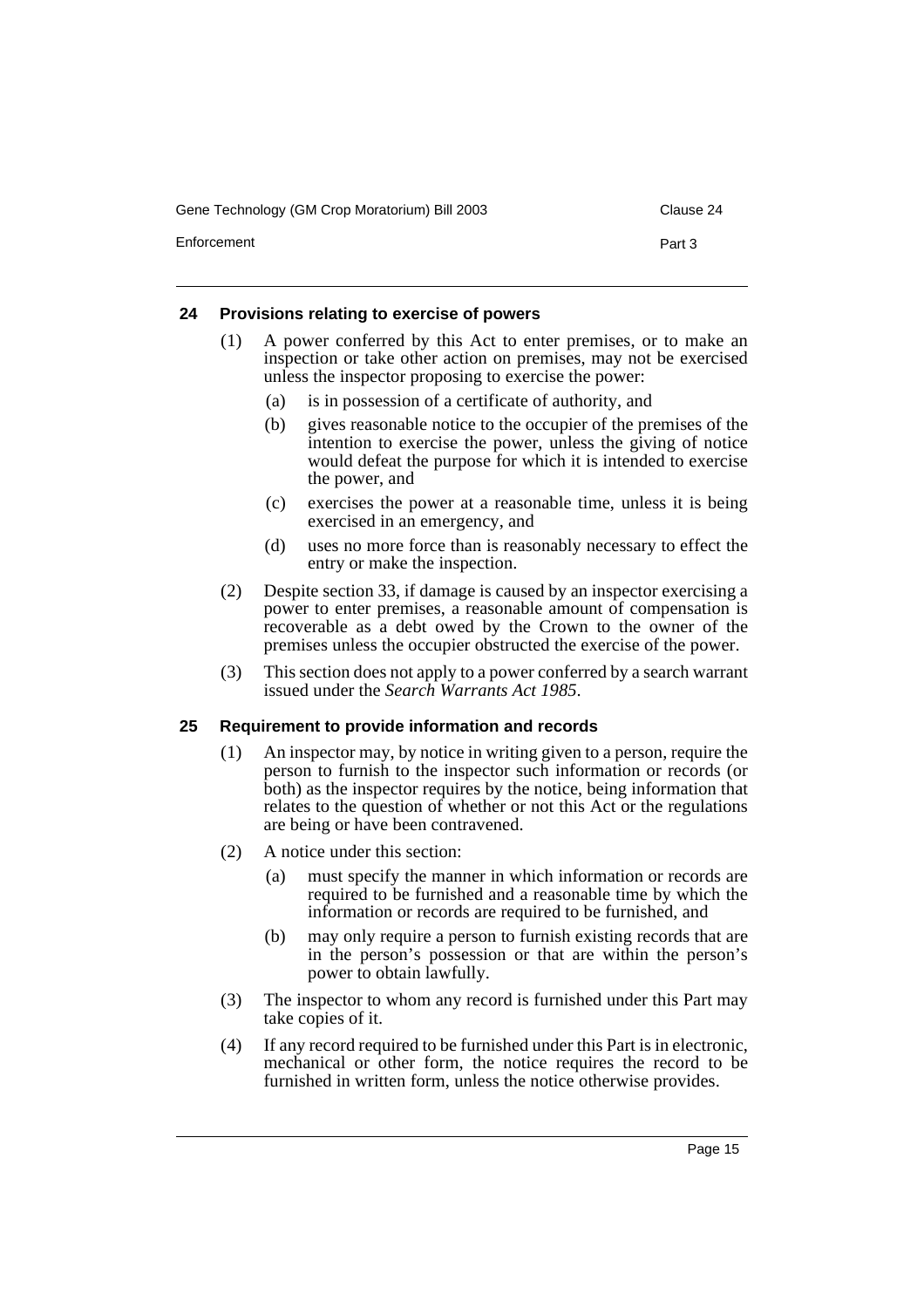#### Clause 26 Gene Technology (GM Crop Moratorium) Bill 2003

Part 3 Enforcement

(5) This section applies whether or not a power of entry under this Act is being or has been exercised.

#### <span id="page-18-0"></span>**26 Power of inspectors to require answers**

- (1) An inspector may require a person whom the inspector suspects on reasonable grounds to have knowledge of matters in respect of which information is reasonably required for the purposes of this Act to answer questions in relation to those matters.
- (2) An inspector may, by notice in writing, require a corporation to nominate, in writing within the time specified in the notice, a director or officer of the corporation to be the corporation's representative for the purpose of answering questions under this section.
- (3) Answers given by a person nominated under subsection (2) bind the corporation.

#### <span id="page-18-1"></span>**27 Power to demand name and address**

An inspector may require a person whom the inspector suspects on reasonable grounds to have contravened or to be contravening this Act or the regulations to state his or her full name and residential address.

#### <span id="page-18-2"></span>**28 Limitation on self-incrimination**

- (1) A person who is required under this Part to answer a question or to produce a thing is not excused from answering the question or producing that thing on the ground that the answer to the question or the production of the thing might tend to incriminate the person or make the person liable to a penalty.
- (2) The answer to the question or production of the thing is not admissible in evidence against the person in any criminal proceedings (except proceedings for an offence under section 30  $(1)–(3)$ ) if:
	- (a) the person objected at the time to answering the question or producing the thing on the ground that it might incriminate the person, or
	- (b) the person was not warned on that occasion that the person may object to answering the question or producing the thing on the ground that it might incriminate the person.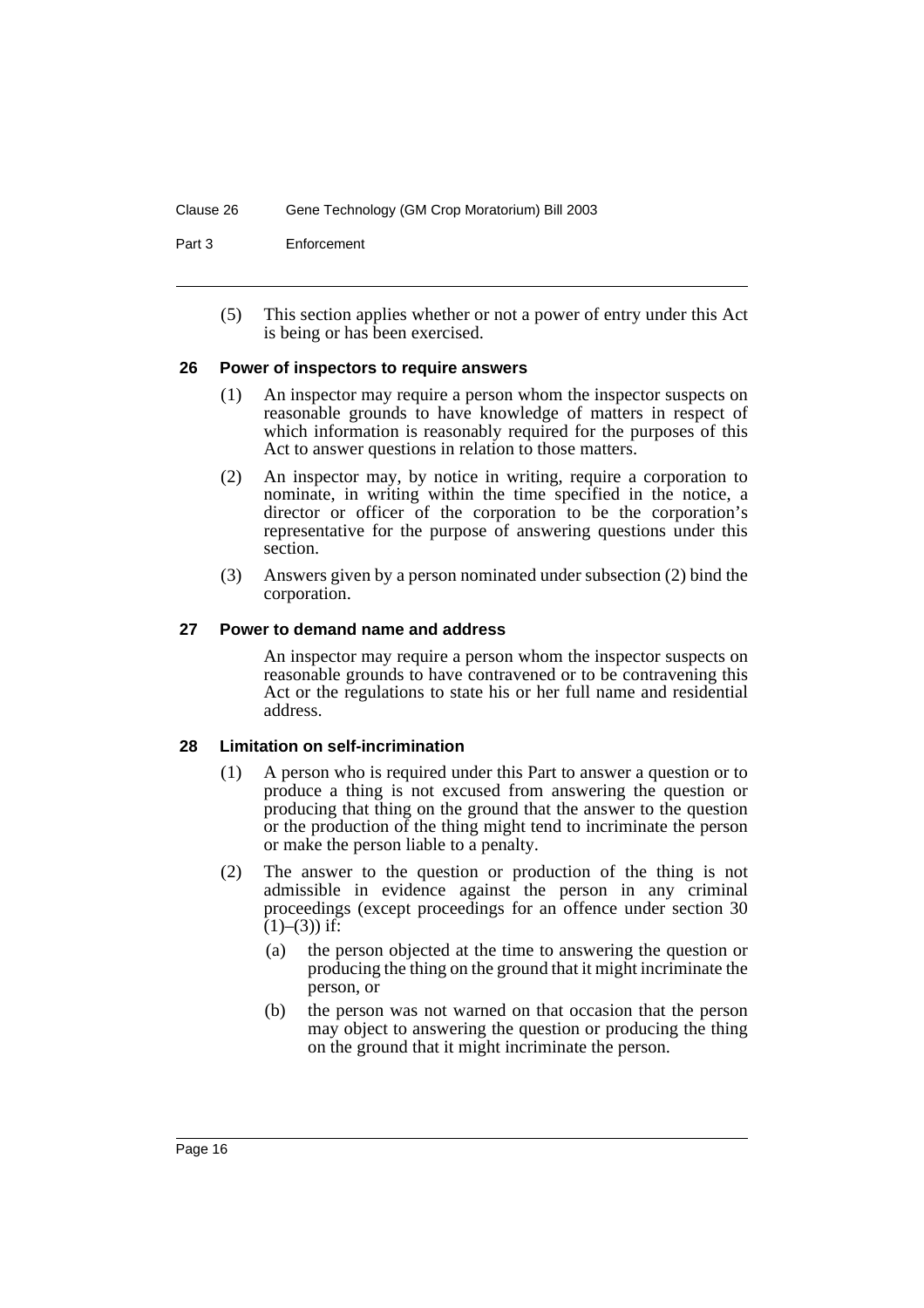Enforcement Part 3

#### <span id="page-19-0"></span>**29 Search warrants**

- (1) An inspector may apply to an authorised justice for a search warrant for premises if the inspector believes on reasonable grounds:
	- (a) that a provision of this Act or the regulations is being or has been contravened on the premises, or
	- (b) that there is on the premises evidence of a contravention of a provision of this Act or the regulations.
- (2) An authorised justice to whom such an application is made may, if satisfied that there are reasonable grounds for doing so, issue a search warrant authorising an inspector named in the warrant:
	- (a) to enter and inspect any premises, and
	- (b) to exercise the powers, or any specified powers, of an inspector under this Part.
- (3) Part 3 of the *Search Warrants Act 1985* applies to a search warrant issued under this section.
- (4) In this section:

*authorised justice* has the same meaning as in the *Search Warrants Act 1985*.

#### <span id="page-19-1"></span>**30 Offences—enforcement**

- (1) A person who, without reasonable excuse, neglects or fails to comply with a requirement made of the person by an inspector under this Act is guilty of an offence.
- (2) A person who furnishes any information or makes a statement in purported compliance with a requirement made by an inspector under this Act, knowing that it is false or misleading in a material respect, is guilty of an offence.
- (3) A person who, without reasonable excuse, hinders or obstructs an inspector in the exercise of any of the powers conferred by this Act is guilty of an offence.
- (4) A person who, without reasonable excuse, removes or tampers with anything that has been seized under this Act is guilty of an offence.
- (5) A person who, without reasonable excuse, removes or tampers with any sample taken under this Act is guilty of an offence.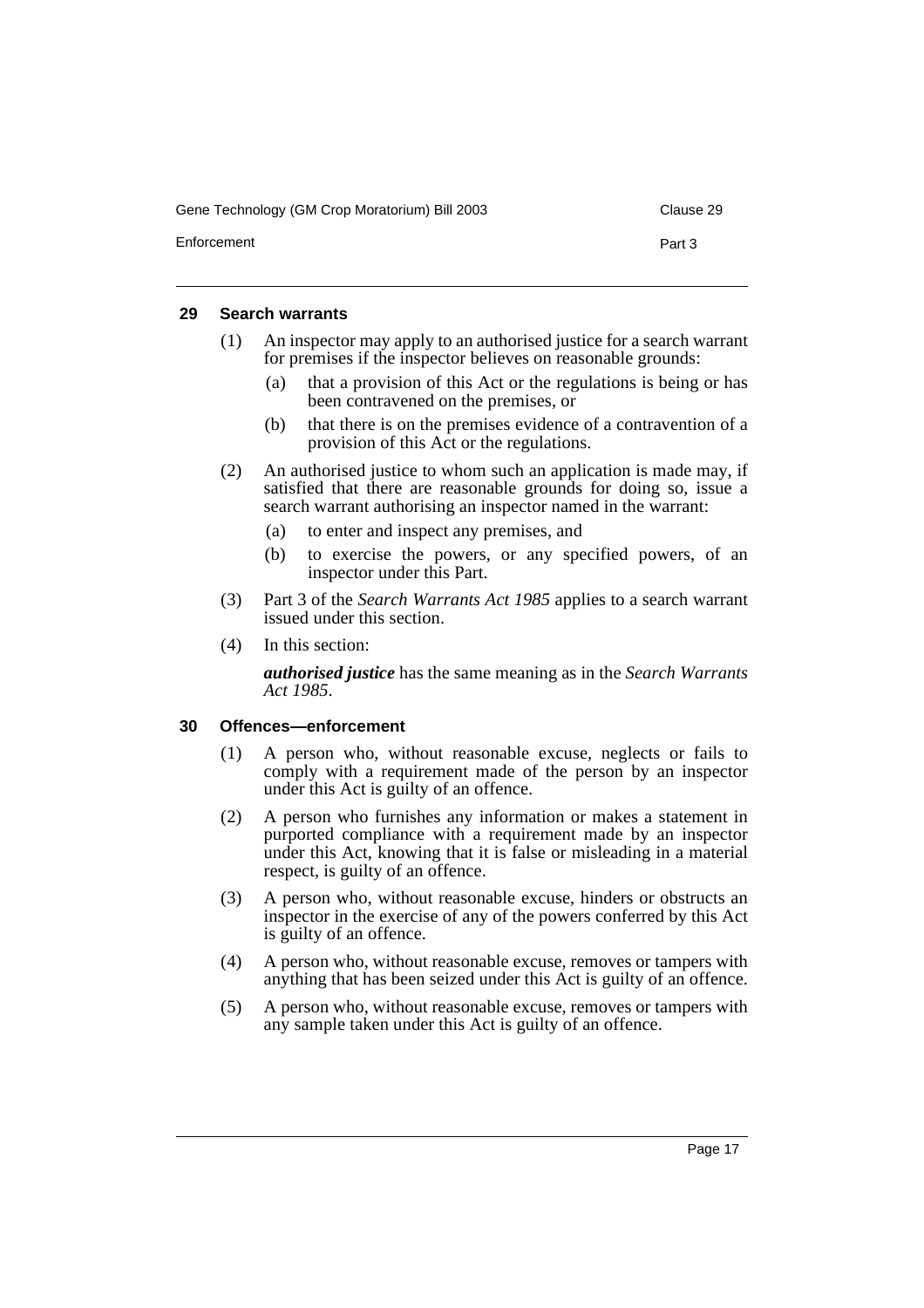Part 3 Enforcement

- (6) A person is not guilty of an offence of failing to comply with a requirement made by an inspector unless it is established by the prosecutor that the inspector concerned warned the person that a failure or refusal to comply with the requirement was an offence.
- (7) A person is not guilty of an offence of hindering or obstructing an inspector in the exercise of the inspector's powers at any premises unless it is established by the prosecutor that:
	- (a) the inspector concerned produced at the relevant time the certificate of authority issued to the inspector under this Part, and
	- (b) the person was informed by the inspector concerned, or otherwise knew, that the inspector was empowered to exercise the power to which the offence relates.

Maximum penalty: 10 penalty units or imprisonment for 3 months, or both.

#### <span id="page-20-0"></span>**31 Disposal of seized items**

- (1) Any item seized under this Act is forfeited to the Crown and may be destroyed or disposed of in such manner as the Minister directs.
- (2) However, if:
	- (a) any seized item is forfeited to the Crown under this section, and
	- (b) the Minister is satisfied that there has been no contravention of this Act or the regulations in relation to the seized item, and
	- (c) the seized item has not been disposed of or destroyed in a manner that would prevent it from being dealt with in accordance with this subsection,

the Minister must immediately cause the seized item to be delivered to such person as appears to the Minister to be the person who would, but for the forfeiture, have been entitled to it.

(3) If any seized item is delivered to a person in accordance with subsection (2), such proprietary and other interests as existed immediately before the forfeiture are revived.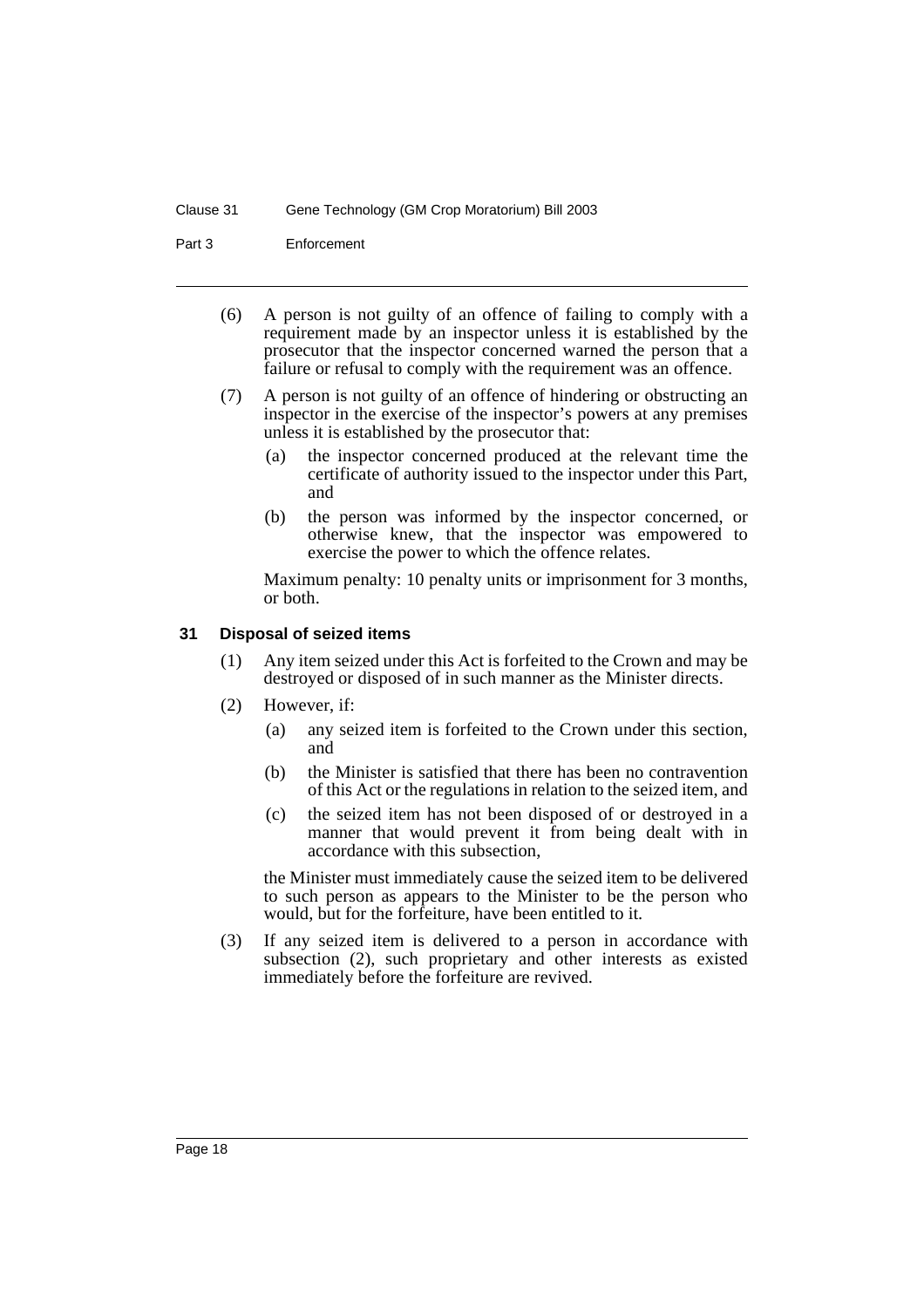Enforcement Part 3

#### <span id="page-21-0"></span>**32 Injunctions to prevent contravention of Act**

- (1) If a person has contravened, is contravening or is proposing to contravene a provision of this Act, the Supreme Court may, on the application of the Minister, grant an injunction restraining the person from doing so or requiring the person to do any act or thing necessary to avoid or remedy the contravention.
- (2) The Court may, before considering the application, grant an interim injunction restraining the person from engaging in conduct pending the determination of the application.
- (3) The Court may rescind or vary such an injunction or interim injunction.
- (4) The Minister is not to be required to give any undertaking as to damages or costs in respect of an application under this section.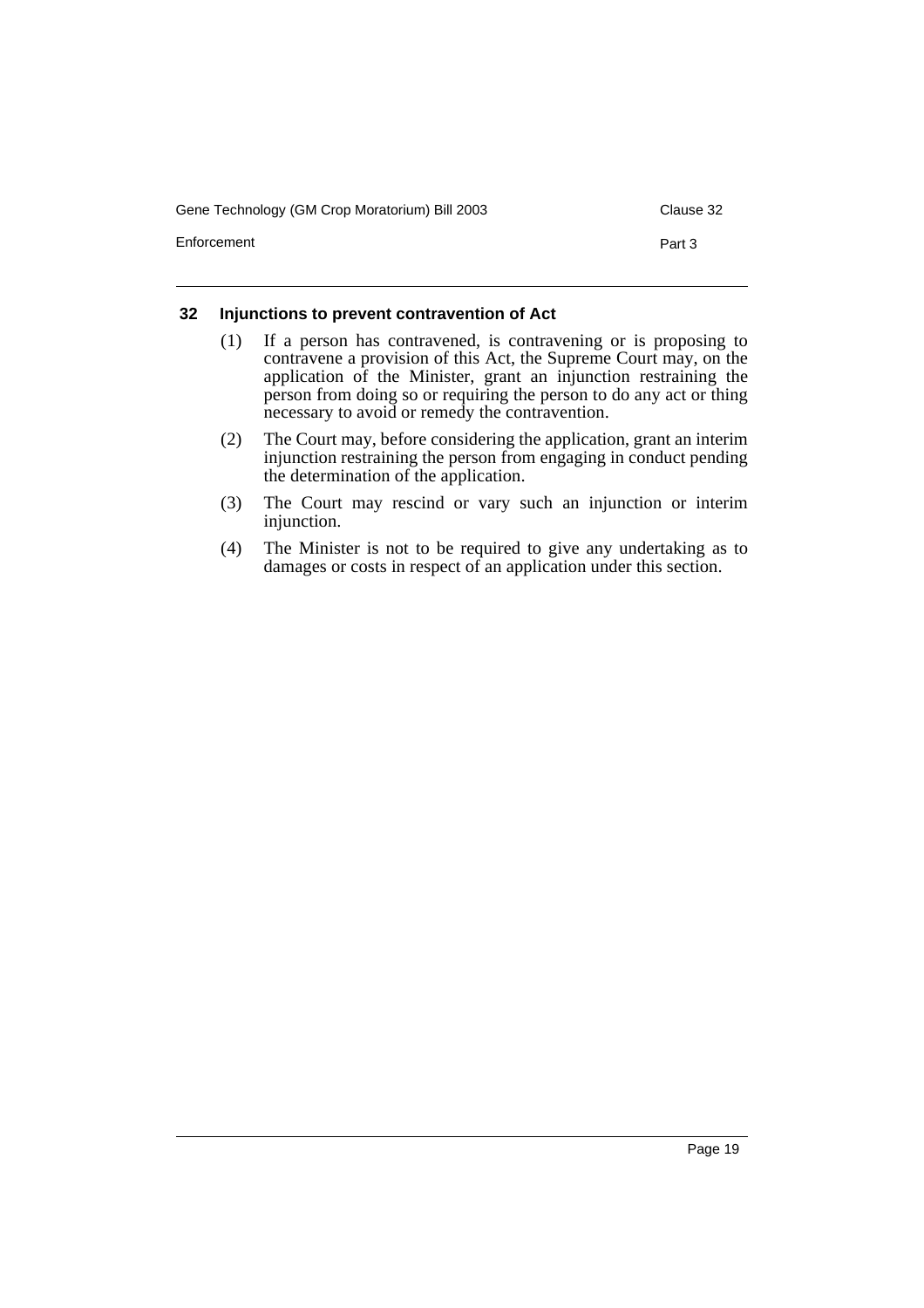Part 4 Miscellaneous

# <span id="page-22-0"></span>**Part 4 Miscellaneous**

#### <span id="page-22-1"></span>**33 No compensation payable**

- (1) Compensation is not payable by or on behalf of the Crown in relation to anything that is authorised by or under this Act.
- (2) In this section:

*compensation* includes damages or any other form of monetary compensation.

*the Crown* means the Crown within the meaning of the *Crown Proceedings Act 1988*, and includes an officer, employee or agent of the Crown.

#### <span id="page-22-2"></span>**34 Summary proceedings for offences**

- (1) Proceedings for an offence against this Act or the regulations may be dealt with:
	- (a) summarily before a Local Court, or
	- (b) summarily before the Supreme Court in its summary jurisdiction.
- (2) If proceedings are brought in a Local Court, the maximum monetary penalty that the Local Court may impose for the offence is 100 penalty units or such other amount as may be prescribed by the regulations, despite any higher maximum monetary penalty provided in respect of the offence.

#### <span id="page-22-3"></span>**35 Penalty notices for certain offences**

- (1) An authorised officer may serve a penalty notice on a person if it appears to the officer that the person has committed an offence under this Act or the regulations, being an offence prescribed by the regulations.
- (2) A penalty notice is a notice to the effect that, if the person served does not wish to have the matter dealt with by a court, the person may pay, within the time and to the person specified in the notice, the amount of penalty prescribed by the regulations for the offence if dealt with under this section.
- (3) A penalty notice may be served personally or by post.
- (4) If the amount of penalty prescribed for an alleged offence is paid under this section, no person is liable to any further proceedings for the alleged offence.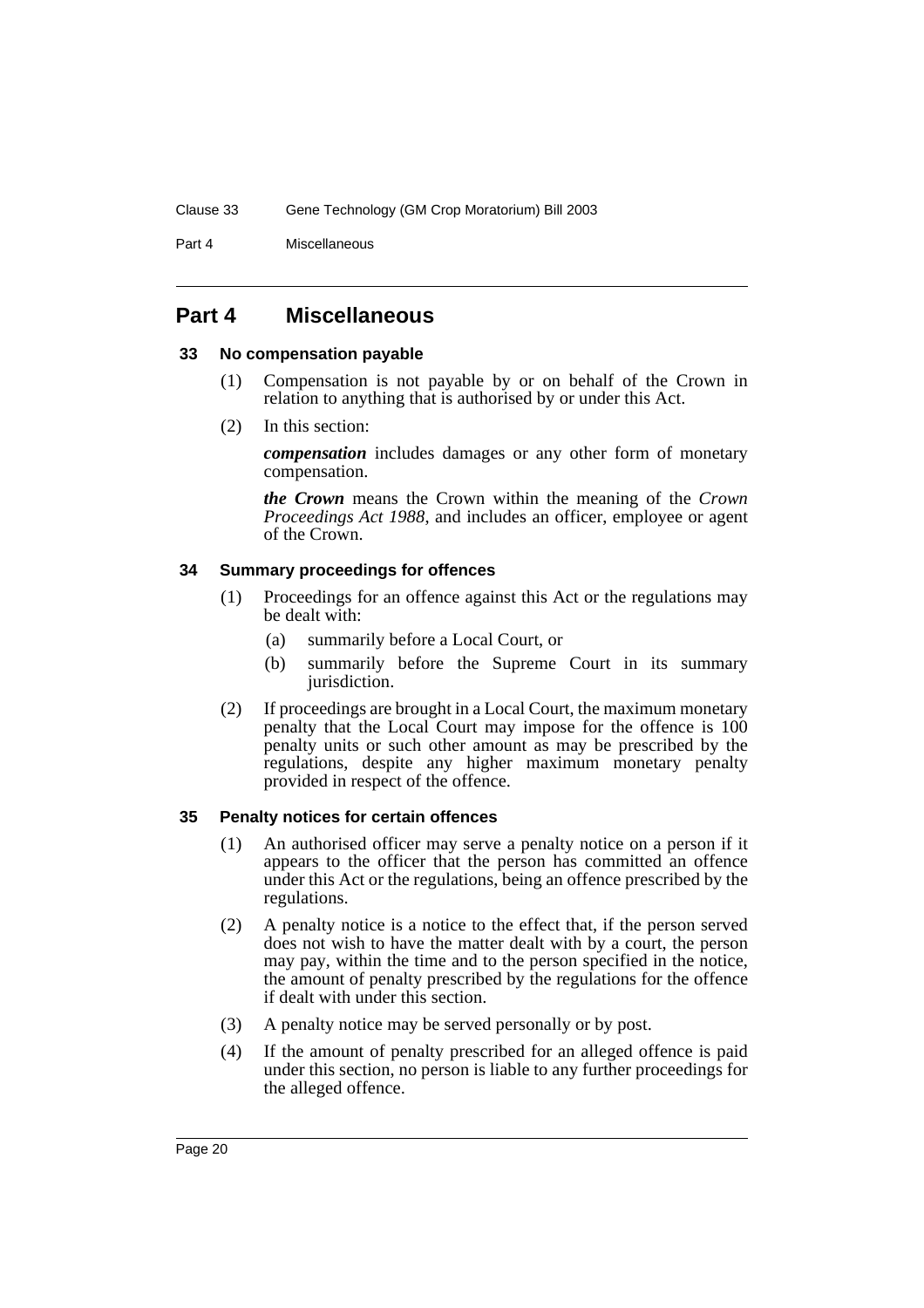Miscellaneous **Part 4** 

- 
- (5) Payment under this section is not to be regarded as an admission of liability for the purpose of, nor in any way as affecting or prejudicing, any civil claim, action or proceedings arising out of the same occurrence.
- (6) The regulations may:
	- (a) prescribe an offence for the purposes of this section by specifying the offence or by referring to the provision creating the offence, and
	- (b) prescribe the amount of penalty payable for the offence if dealt with under this section, and
	- (c) prescribe different amounts of penalties for different offences or classes of offences.
- (7) The amount of a penalty prescribed under this section for an offence must not exceed the maximum amount of penalty that could be imposed for the offence by a court.
- (8) This section does not limit the operation of any other provision of, or made under, this or any other Act relating to proceedings which may be taken in respect of offences.
- (9) In this section:

#### *authorised officer* means:

- (a) an inspector, or
- (b) a person declared by the regulations to be an authorised officer for the purposes of this section.

#### <span id="page-23-0"></span>**36 Onus of proof concerning reasonable excuse**

In any proceedings for an offence against a provision of this Act or the regulations, the onus of proving that a person had a reasonable excuse (as referred to in the provision) lies with the defendant.

#### <span id="page-23-1"></span>**37 Offences by corporations**

- (1) If a corporation contravenes, whether by act or omission, any provision of this Act or the regulations, each executive officer of the corporation is taken to have contravened the same provision if the person knowingly authorised or permitted the act or omission constituting the offence.
- (2) A person may be proceeded against and convicted under a provision pursuant to subsection (1) whether or not the corporation has been proceeded against or been convicted under that provision.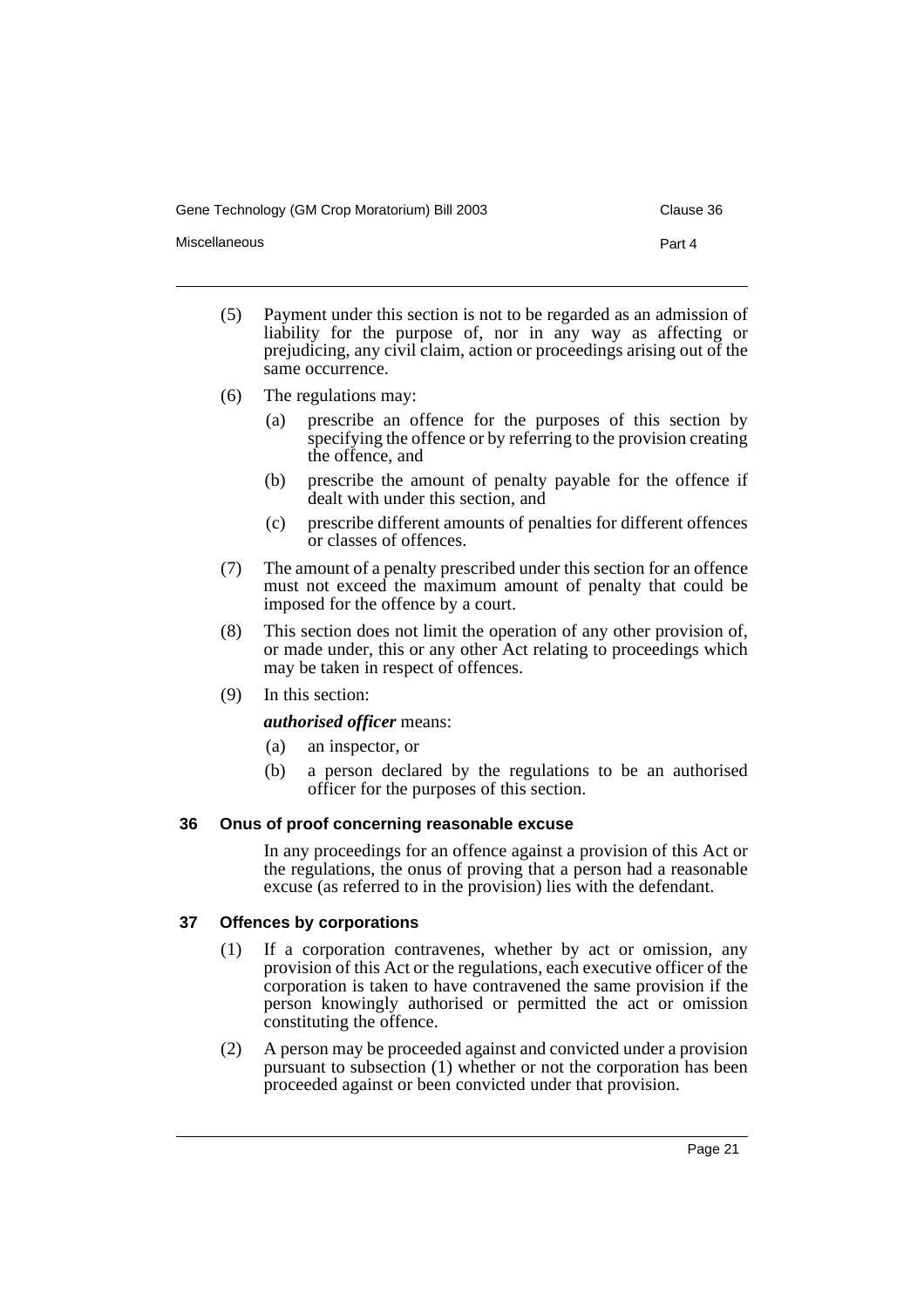#### Clause 38 Gene Technology (GM Crop Moratorium) Bill 2003

Part 4 Miscellaneous

(3) Nothing in subsection (1) prejudices or affects any liability imposed by a provision of this Act or the regulations on any corporation by which an offence against the provision is actually committed.

#### <span id="page-24-0"></span>**38 Delegation**

- (1) The Minister may delegate to the Director-General, or to an authorised person, the exercise of any of the Minister's powers under this Act or the regulations, other than the power to make an order under Division 1 of Part 2, the power to give a direction or authorisation under section 14 and this power of delegation.
- (2) The Director-General may delegate to an authorised person the exercise of:
	- (a) any of the functions delegated to the Director-General by the Minister, or
	- (b) any of the other functions of the Director-General under this Act or the regulations, other than this power of delegation.
- (3) In this section, *authorised person* means:
	- (a) a member of staff of the Department, or
	- (b) any person of a class prescribed by the regulations.

#### <span id="page-24-1"></span>**39 Describing plants**

For the purposes of this Act, a plant may be described by its scientific name, its common name or in any other way.

#### <span id="page-24-2"></span>**40 Savings, transitional and other provisions**

Schedule 1 has effect.

#### <span id="page-24-3"></span>**41 Amendment of Acts**

The Acts specified in Schedule 2 are amended as set out in that Schedule.

#### <span id="page-24-4"></span>**42 Regulations**

- (1) The Governor may make regulations, not inconsistent with this Act, for or with respect to any matter that by this Act is required or permitted to be prescribed or that is necessary or convenient to be prescribed for carrying out or giving effect to this Act.
- (2) The regulations may create offences punishable by a penalty not exceeding 100 penalty units.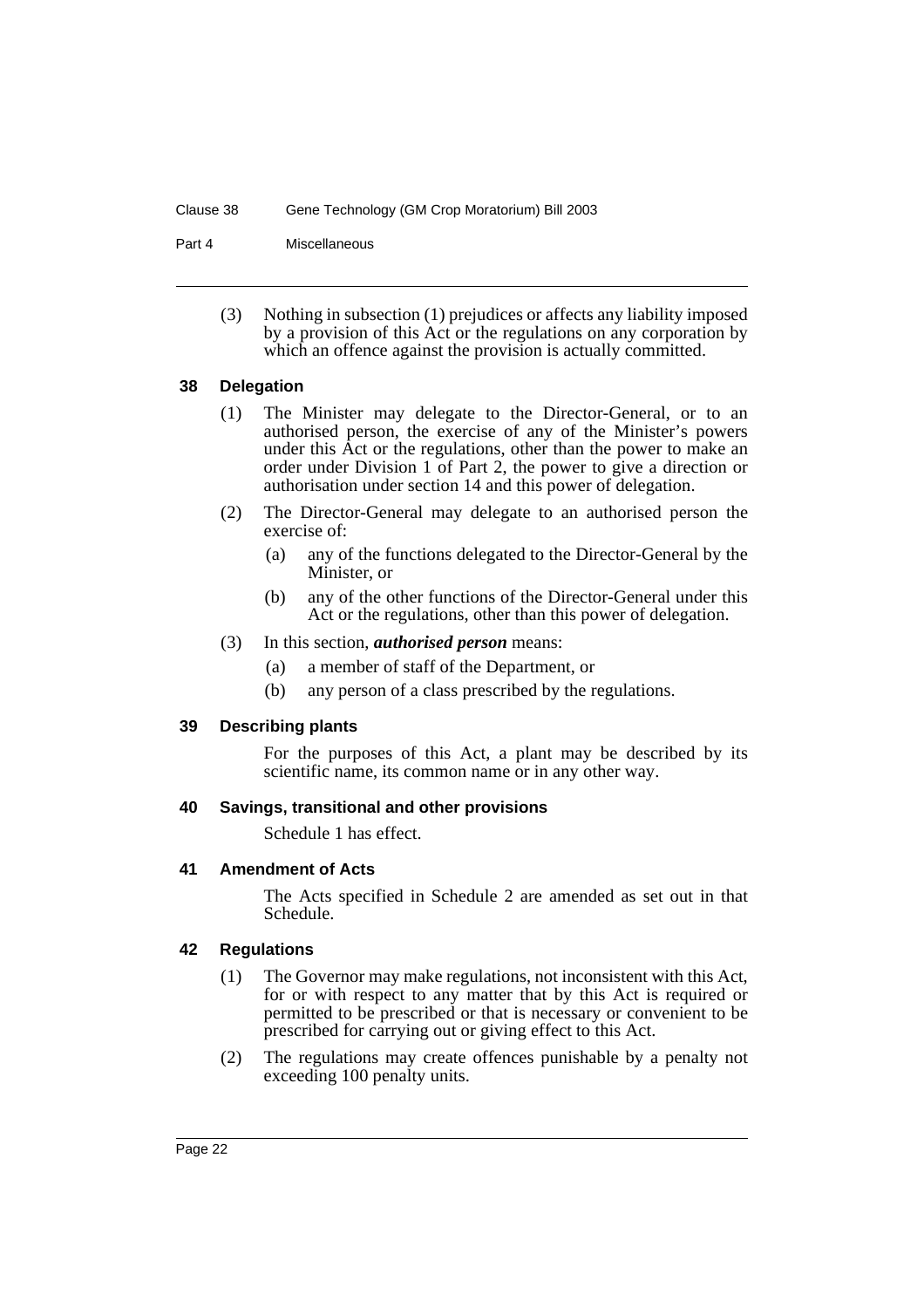| Gene Technology (GM Crop Moratorium) Bill 2003 | Clause 43 |
|------------------------------------------------|-----------|
| Miscellaneous                                  | Part 4    |
|                                                |           |

# <span id="page-25-0"></span>**43 Expiry of Act**

This Act expires on 3 March 2006.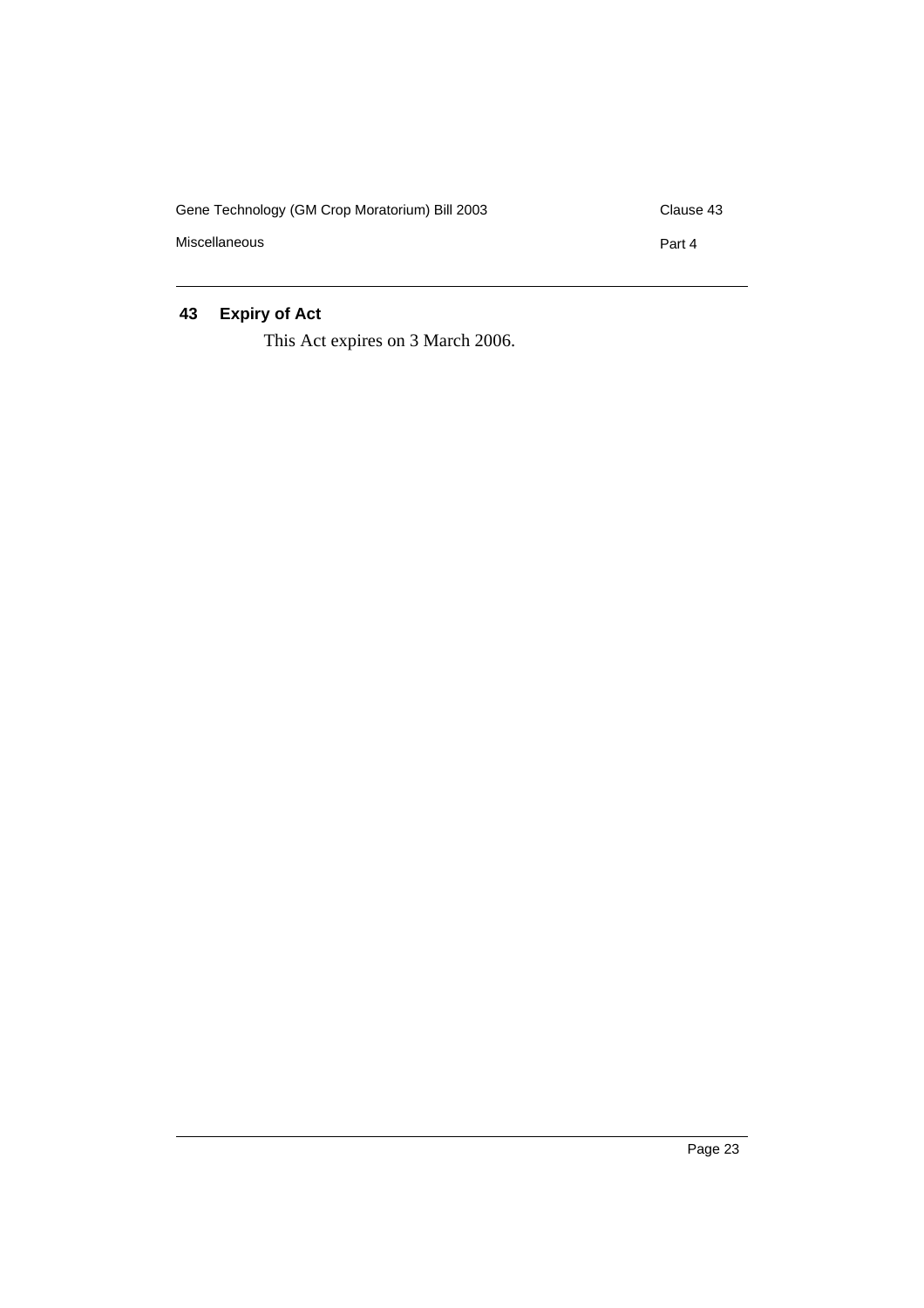Schedule 1 Savings, transitional and other provisions

#### <span id="page-26-0"></span>**Schedule 1 Savings, transitional and other provisions** (Section 40)

# **Part 1 General**

### **1 Regulations**

- (1) The regulations may contain provisions of a savings or transitional nature consequent on the enactment of the following Acts: this Act
- (2) Any such provision may, if the regulations so provide, take effect from the date of assent to the Act concerned or a later date.
- (3) To the extent to which any such provision takes effect from a date that is earlier than the date of its publication in the Gazette, the provision does not operate so as:
	- (a) to affect, in a manner prejudicial to any person (other than the State or an authority of the State), the rights of that person existing before the date of its publication, or
	- (b) to impose liabilities on any person (other than the State or an authority of the State) in respect of anything done or omitted to be done before the date of its publication.

# **Part 2 Provisions consequent on the enactment of this Act**

#### **2 Matter occurring before moratorium order made**

A moratorium order extends to plants that were planted before the making of the order, including plants that were planted before the date of assent to this Act, however, an act or omission occurring before the making of the order does not constitute an offence in relation to that order.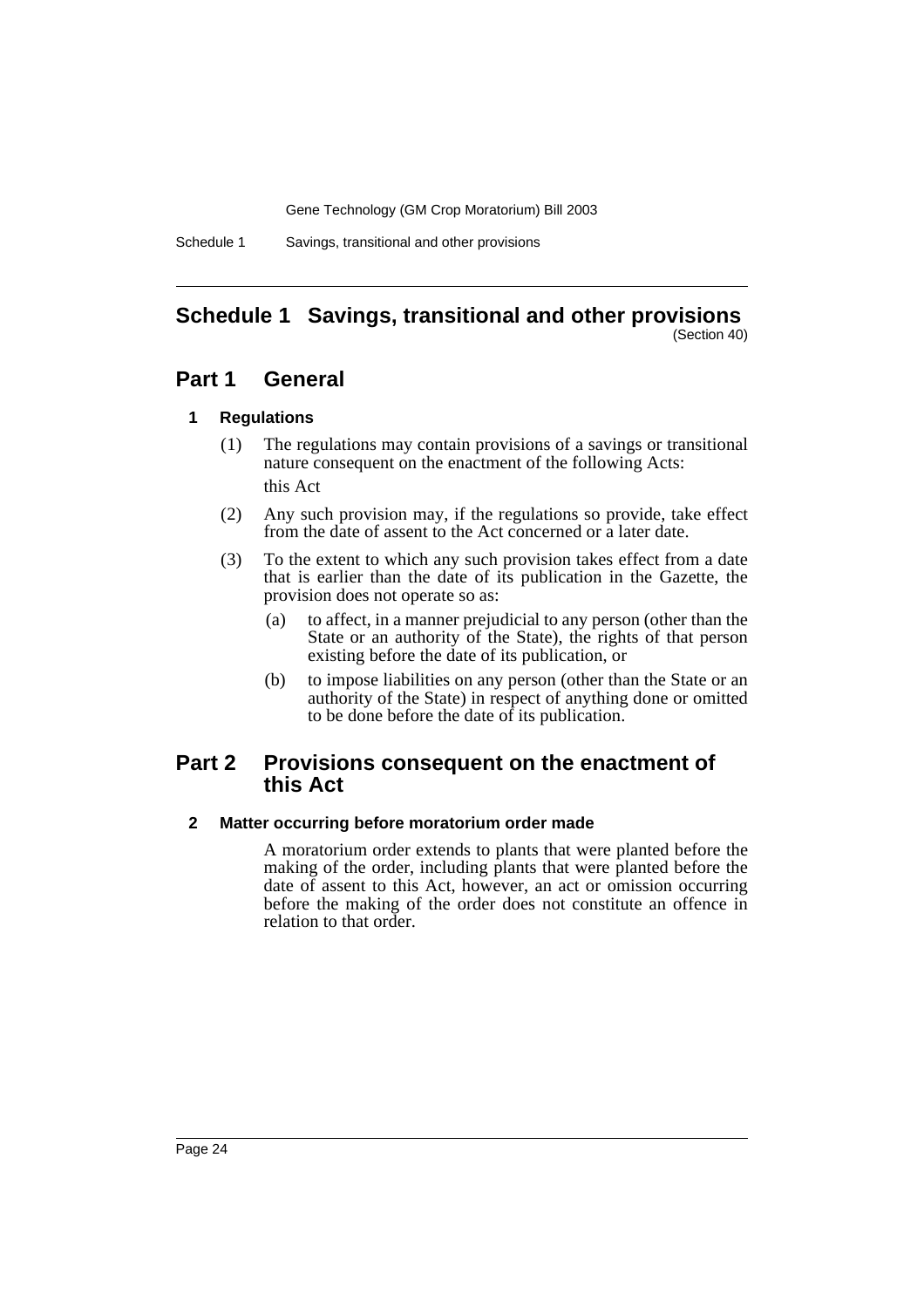Amendment of Acts **Schedule 2** and the 2 and the 2 and 2 and 2 and 2 and 2 and 2 and 2 and 2 and 2 and 2 and 2 and 2 and 2 and 2 and 2 and 2 and 2 and 2 and 2 and 2 and 2 and 2 and 2 and 2 and 2 and 2 and 2 and 2 and 2 and

# <span id="page-27-0"></span>**Schedule 2 Amendment of Acts**

(Section 41)

## **2.1 Gene Technology (GM Crop Moratorium) Act 2003**

#### **[1] Section 24 Provisions relating to exercise of powers**

Omit "*Search Warrants Act 1985*" from section 24 (3).

Insert instead "*Law Enforcement (Powers and Responsibilities) Act 2002*".

# **[2] Section 29 Search warrants**

Omit "authorised justice" wherever occurring from section 29 (1) and (2).

Insert instead "authorised officer".

### **[3] Section 29 (3)**

Omit "Part 3 of the *Search Warrants Act 1985*".

Insert instead "Division 4 of Part 5 of the *Law Enforcement (Powers and Responsibilities) Act 2002*".

# **[4] Section 29 (4)**

Omit the subsection. Insert instead:

(4) In this section:

*authorised officer* has the same meaning as it has in the *Law Enforcement (Powers and Responsibilities) Act 2002*.

# **2.2 Fines Act 1996 No 99**

#### **Schedule 1 Statutory provisions under which penalty notices issued**

Insert in alphabetical order:

*Gene Technology (GM Crop Moratorium) Act 2003*, section 35